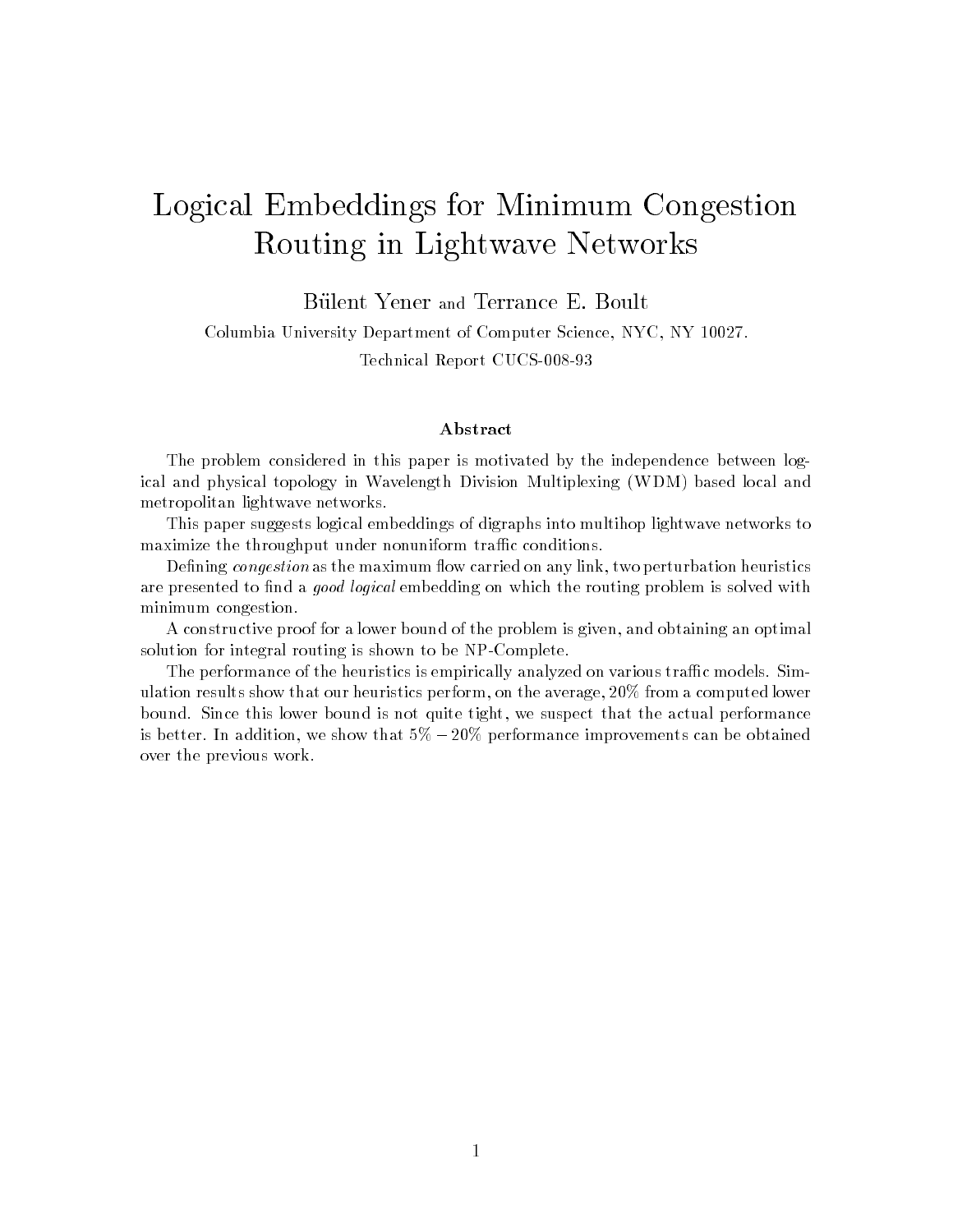#### Introduction 1

The vast optical bandwidth of a -ber confronted with the electrooptic bottleneck moti vates the effort on employing concurrency and parallelism in optical networks, as well as new architectures

The Wavelength Division Multiplexing technique  realized by tunable opti cal transceivers, has been proposed as a way of constructing multichannel, multihop lightwave networks A station in such a network has electronic and optical components The optical com ponents are transmitters and receivers used to tap into the optical medium by tuning to a special wavelength, whereas the electronic components constitute the rest to control the operation of the switch

we consider networks whose whose  $\mathcal{L}_{\mathcal{A}}$  physical topology is based on sharing a single -(e.g., a linear bus, a tree or a star topology). In this case, potentially all the stations can reach the medium by tapping into it

Pairing a transmitter on one node with a receiver on another one (by tuning them to the same wavelength) establishes a logical connection between these two stations. Therefore, allocation of the wavelengths to the stations constructs a logical embedding into the network independent from the physical topology. Although, sharing is possible, we consider unique end-to-end assignments of the wavelengths (no channel sharing). The logical embeddings are constrained by some design parameters, such as the number of available transceivers or wavelengths. We refer to [5], [6] for a recent survey on WDM based architectures.

In this paper we propose logical embeddings of directed graphs called con-gurations for achieving high throughput under nonuniform trac conditions Candidate con-gurations are generated by perturbation heuristics and the routing problem is solved on the routing definitions. by Linear Programming. The routing problem is formulated as a Multi Commodity Flow (MCF) problem with the objective function to minimize the maximum flow (congestion) on an edge.

This paper organized as follows In the following section we de-ne the problem and state our approach more formally. In section 3, the algorithmic issues involved with the perturbation process are addressed. In section 4 and 5, we present our algorithms and their computational performance analysis, respectively. A constructive proof for a lower bound of the problem by using special spanning trees and some complexity results on the problem are presented in sections respectively

#### Problem Definition and Approach  $\bf{2}$

Given a traffic matrix  $T = [t_{s,t}]$  for N stations, such that an entry  $t_{s,t} \in \Re^+$  is the amount of average trac to be sent from a source station s to a destination t let integer -<sup>i</sup> denote the number of incoming and outgoing links for each station  $i$ .

De-ne a con-guration CONF as a strongly connected digraph without selfloops such that each node has inout degree exactly d A con-guration is a logical representation of a net work topology in which each node corresponds to a station and each edge to a logical/physical connection

given a traction through a conthe trace trace to directed path of the trace sink the source s to sink the source sink that  $\mathbf{r}$ 

Define congestion  $z_{i,j}$  on a directed edge  $(i,j) \in COMP$  as the total amount of traffic carried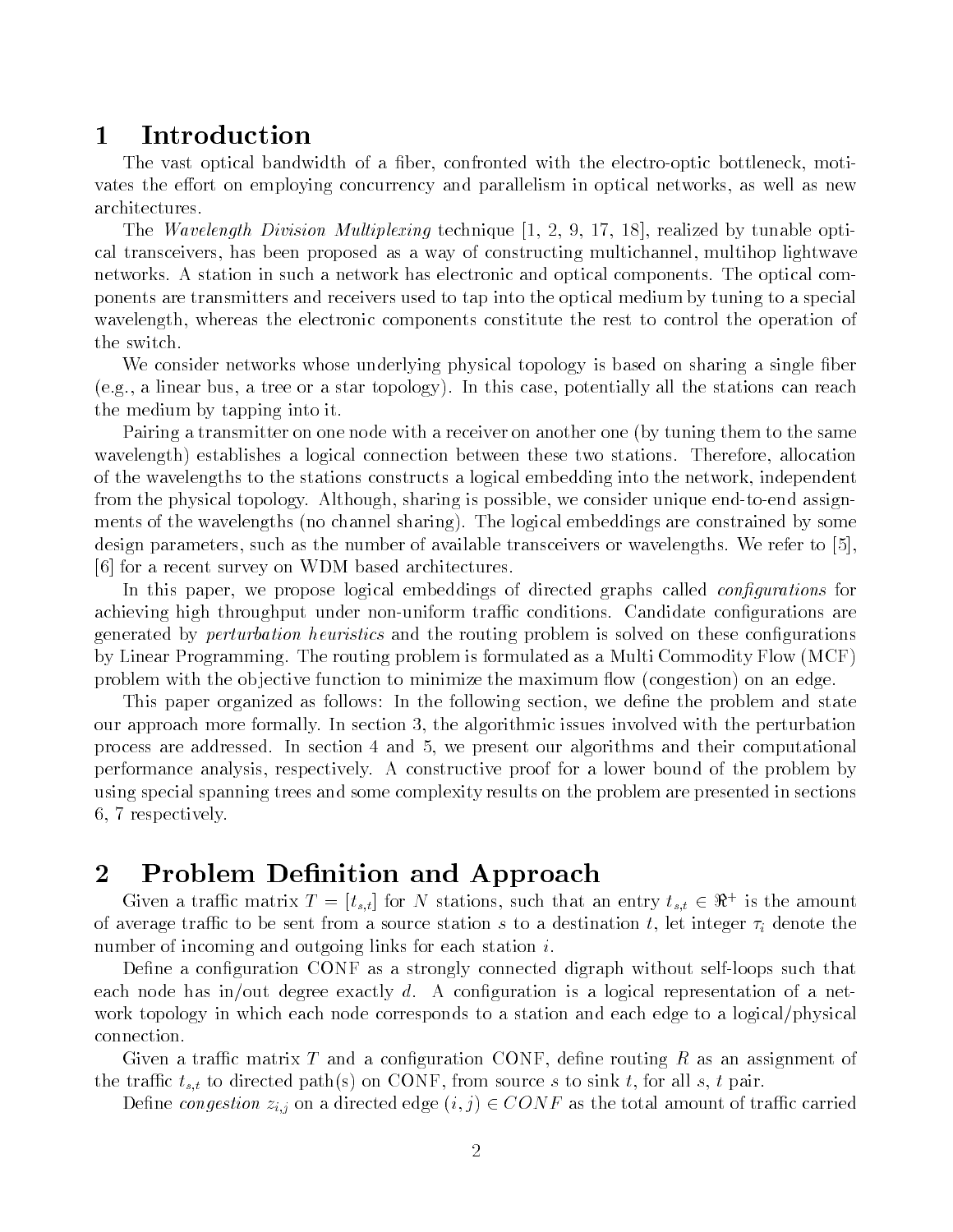on this edge for routing the traffic in T. Let  $Z = max_{(i,j)} \{z_{i,j}\}$ 

For a given T and d we are interested in  $\mathcal{L}$ minimize  $Z$  while satisfying the traffic  $T$ .

Note that this problem has two parts

- how to -nd a good embedding
- how to nd a good routing algorithm and algorithm algorithm and algorithm algorithm algorithm and algorithm a

A uni-ed solution can be obtained by solving the following mixed integer programming prob lem by defining a unique commodity for a station k such that  $\sum_j t_{k,j} > 0$ . Denote by  $f_{(u,v)}^{\kappa}$  the flow on edge  $(u, v)$  of commodity k. Then, Min Z such that

- 1.  $Z \geq \sum_{k} f_{(u,v)}^{k}, \forall k, \forall pair(u,v)$ - $\cdots$  $\sim$   $\sim$ 2.  $\sum_i f_{(i,j)}^k - \sum_i f_{(j,i)}^k = t_{k,j} \ \forall k, j \text{ where } k \neq j.$ 3.  $0 \leq f_{(u,v)}^{\kappa} \leq (\sum_j t_{k,j}) x_{u,v}$ 4.  $\sum_{i} x_{i,j} = \sum_{i} x_{j,i} = \tau_i, \forall i, j$ 5.  $x_{i,j} \in [0,1]$
- 6.  $0 \leq f^i_{(u,v)}$ - $\cdots$  $\sim$   $\sim$

There are two variables of interest: the now variable  $f_{i,j}^*$ , the 0-1 integer variable  $x_{i,j}$  which is 1, if there is an edge from  $i$  to  $j$ , 0 otherwise.

 $\mathcal{N}$  in section  $\mathcal{N}$ an integral routing of the traffic with minimum congestion on this CONF is NP-complete. The conjecture is that the problem is still NP hard, with the integrality relaxation on the routing problem, (due to remaining integrality constraint on the edge variables).

Therefore, we introduce two *perturbation heuristics* [33] for approximate solutions based on Variable Depth Local Search [20], and Simulated Annealing techniques [19], respectively. Each heuristic performs a greedy search in an exponentially large con-guration space 
the set of all CONFs). The direction of the search is guided by the value of a cost function, which is the amount of maximum congestion Value of congestion is computed by solving the routing problem, formulated as a *multicommodity flow* problem, with Linear Programming  $(LP)^1$  on the current con-current con-current con-current con-current con-current con-current con-

- 1.  $Z \geq \sum_{k} f_{(u,v)}^{k}$ ,  $\forall$  commodity k and  $\forall$  edge  $(u, v)$
- 2.  $\sum_{u} f_{(u,v)}^{k} \sum_{u} f_{(v,u)}^{k} = t_{k,v}, \forall k, v$ , where  $k \neq v, f_{(u,v)} \geq 0$ . - $-$ - $-$

The output of the LP solution is the minimized maximum congestion Z and the now assignment  $f^{\{u,v\}}_{(u,v)}$  for all the edges  $(u, v)$  and commodities k.

The Subroutine-LP; Given a configuration CONF, the trainc matrix T and the degree bound  $a$ , we formu- $_{\rm 100C}$  and problem of minimum congestion routing as an instance of Multicommodity from problem (MOF). In this formulation, each commodity corresponds to a source node leading to polynominal number of rows and columns in the Simplex Tableau. Precisely, define as a commodity a station  $k$  such that  $\sum_i t_{k,j} > 0$ . Denote by  $f^{\left(u,v\right)}_{\left(u,v\right)}$  the now on edge  $\left(u,v\right)$  of commodity  $\kappa$  . Then,  $\textit{min} \; z$  such that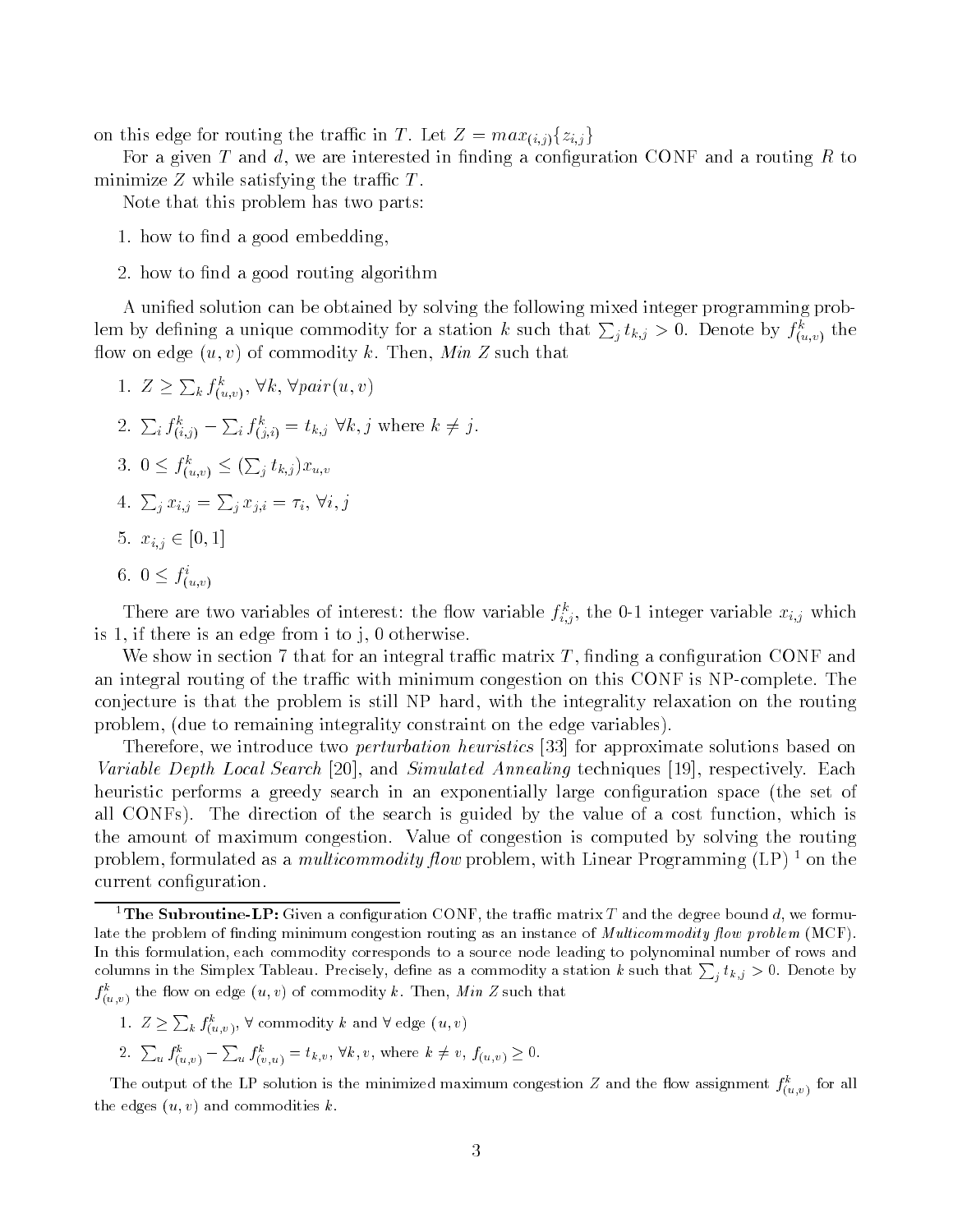Although, we relaxed the integrality constraint for the routing problem, note here that if the entries of the traffic matrix are large real numbers, a good rounding of the flow  $[31], [30]$  to obtain an integer solution to routing problem does not substantially change the value of the congestion Therefore, LP solution approximates to the optimal integral routing as the traffic matrix consists of larger numbers

Starting with an initial con-guration the heuristics perform the following three basic steps

- Ask SubroutineLP for the value of maximum congestion for the current con -guration
- 2. Determine the direction of the search.
- Modify the current con-guration to obtain a new one

Termination of the heuristics can be realized either externally by an input parameter or internally when no more decrease is achieved on the value of the cost function

Choice of a starting con-guration is important for -nding a local optimum solution Starting points can be generated randomly as well as with greedy algorithms We give an empirical comparison of various starting points in section

 $\mathcal{L}$ is accepted and the search of the con-guration space continues from that point An accepted CONF is modi-ed to obtain a new candidate which is called valid if it maintains the CONF property Maintenance of CONF property is realized with a validity test prior to the perturbation operation which determines whether or not the CONF property would be destroyed after the operation

The modi-cation of the current con-guration is achieved by perturbation operation which is based on a *n-change* operation. A set of edges (with cardinality n) is randomly chosen to be replaced by a new set of edges 
with the same cardinality to obtain a new con-guration In other words one of the conis chosen randomly

Choice of perturbation determines the direction and the step size of the search. For instance, big changes cause big jumps in the search space therefore if the space has narrow valleys a nearby local optimum could be missed. On the other hand, small step size may require longer search process to maning to a local optimum and

In the following section, we introduce two different perturbation operations and then compare their performance in section

#### 3 Perturbation and Maintenance of CONF property

In this section we present two perturbation operations: node and edge perturbation and show how to test the *validity* in advance.

Node perturbation case -change Two distinct nodes are randomly chosen among N nodes and their *out-going* edges are exchanged as follows:

1. Choose randomly with probability  $\frac{1}{N} \times \frac{1}{N-1}$  a distinct pair of nodes  $u, v$  from the configuration see - gure - gure - gure - gure - gure - gure - gure - gure - gure - gure - gure - gure - gure - gure -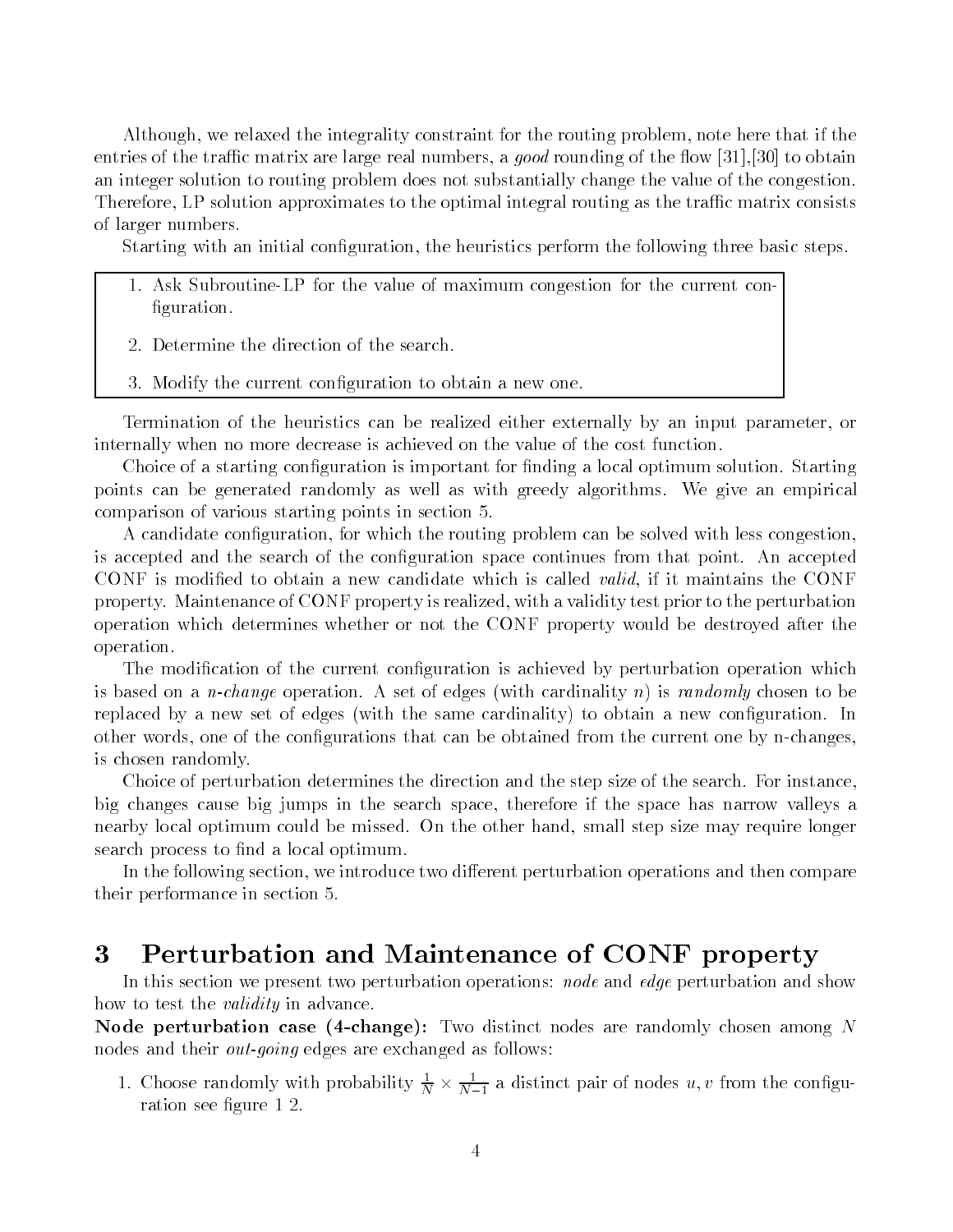

- If we say the outgoing entry the outgoing edge of uncertainty  $\mathcal{U}(\mathbf{X})$  and v and v and v and v and v and v and v and v and v and v and v and v and v and v and v and v and v and v and v and v and v and v and v and v
- 3. Else keep  $u$  and choose a new  $v$  randomly and go to step 2.

A pair of rows is a *valid* one, if the swap of their out-going edges does not destroy the CONF property of the underlying graph Note that the degree requirement is always satis-ed thus we only need to ensure the strong connectivity and no selfloop requirement of a con-guration on the perturbed graph

If the connectivity property is destroyed, then the routing problem will have an infeasible solution, assuming  $t_{i,j} \neq 0, \forall i,j$ . Thus, under heavy traffic conditions, a feasible LP solution ensures the property. However, using LP to check this property is computationally expensive and it is not suitable for sparse traffic matrices. Thus, we introduce a validity test to determine whether or not a pair of nodes is *valid* before the routing problem is attempted to be solved. The idea is based on building directed spanning trees  $T_u, T_v$  rooted at the pivot nodes u and v without including any of the outgoing edges the other pivot node, respectively.

#### Procedure NodeTest-uv

- 1. If: the edge  $(u, v)$  or  $(v, u)$  exists then stop and print *invalid*
- 2. Else: rooted at u and v start building 2 spanning trees  $T_u, T_v$ such that  $v$  and  $u$  must be a leaf in the trees, respectively
- 3. if  $T_u$  and  $T_v$  can be build then  $u, v$  is a valid pair for node perturbation
- 4. else  $u, v$  is an *invalid* pair.

Let us analyze the correctness of this algorithm. Given a CONF, if there is an edge between u and v then due to the perturbation a self loop will be established, thus the CONF property will be destroyed.

Let's consider only the pivot node u without lost of generality. Let  $T'_u$  be the subtree rooted at u which contains the nodes reachable from u without visiting the node v. If  $T_u' + v = T_u$  (i.e.,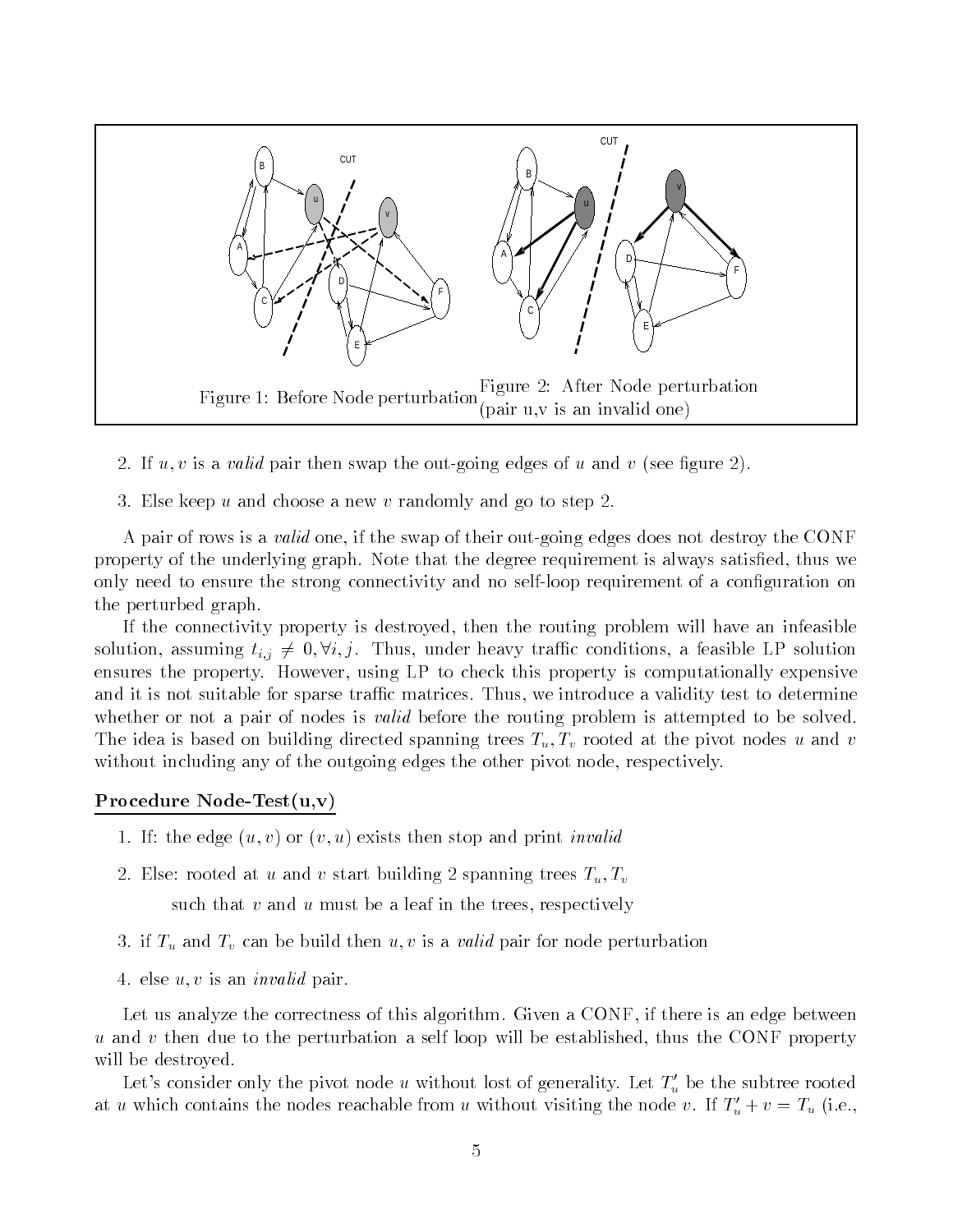induces a spanning tree) then perturbation will swap the root u with v. Thus, all the nodes will be reachable from  $v$  after the perturbation. (Similarly, a perturbation on the spanning tree rooted at v will result u to be the new root on  $T_v$ ). Since the incoming edges of the pivot nodes remain the same they will be reachable from all nodes thus preserve the CONF property

For sufficiency, we show that these trees can not be constructed only if the perturbed graph is not strongly connected. Suppose that  $T_u$  and  $T_v$  does not induce a spanning tree on the original graph and the perturbed graph is strongly connected. Then there exists cuts  $N_u = (T'_u, T_u \setminus T'_u)$ and  $N_v = (T'_v, T_v \setminus T'_v)$  on the original graph which contains the outgoing edges of v, and u, respectively (since  $T_u$  and  $T_v$  are not spanning trees). Furthermore, since neither of these trees can be built, and CONF is *d\_regular* then, there is a cut  $N_{u,v} = (T'_u, T'_v)$  which must contain only the outgoing edges of  $u$  and  $v$ . Thus removing the edges from this cut (the perturbation step) must disconnect the original graph to result an invalid perturbed graph, leading to a contradiction. (For example in the figure 1,  $T'_u = \{u, d, f, e\}$  and  $T'_v = \{v, a, c, b\}$ .)

An invalid pair is rejected and another random selection is made Since one of the pivot nodes is kept - xed a valid pair can be found with linear number of tries and tries of tries and tries of tries

 $\blacksquare$  is  $\blacksquare$  . The change is constant  $\blacksquare$  is chosen randomly and  $\blacksquare$  and  $\blacksquare$  and  $\blacksquare$ replaced by a new one as follows (see Figure 3).

- 1. choose an edge  $(u, v)$  to be replaced with probability  $\frac{1}{2M}$
- 2. choose a new edge  $(u, w) \notin CONF$  between u and a randomly chosen station  $w \neq v$  with probability  $\frac{1}{N-2}$

distribution and a series of the contract of the contract of the contract of the contract of the contract of the contract of the contract of the contract of the contract of the contract of the contract of the contract of t

 $\overline{\phantom{a}}$ 

- 3. Chose one of the *d* incoming edges of w with probability  $\frac{1}{2}$ . Say  $(x, w)$ .
- 4. If edges  $(u, w)$  and  $(x, v)$  are valid ones then establish edges  $(u, w)$  and  $(x, v)$  and delete edges and the sees of the sees and the sees and the sees of the sees and the sees and the sees and the sees and
- 5. Else go to 2

A similar test is given below to determine the effect of an edge perturbation operation in advance. Let  $(u, v)$  be the edge chosen to be replaced and let  $w, x$  be the other two nodes involved into this replacement. However, this time we build the spanning trees  $T_w$  and  $T_v$ , rooted at w and v, respectively and require that u in  $T_w$  and x in  $T_v$  to be a leaf. If both of the trees can be build then the replacement of edges  $(u, v)$  and  $(x, w)$  with  $(u, w)$  and  $(x, v)$  is a valid one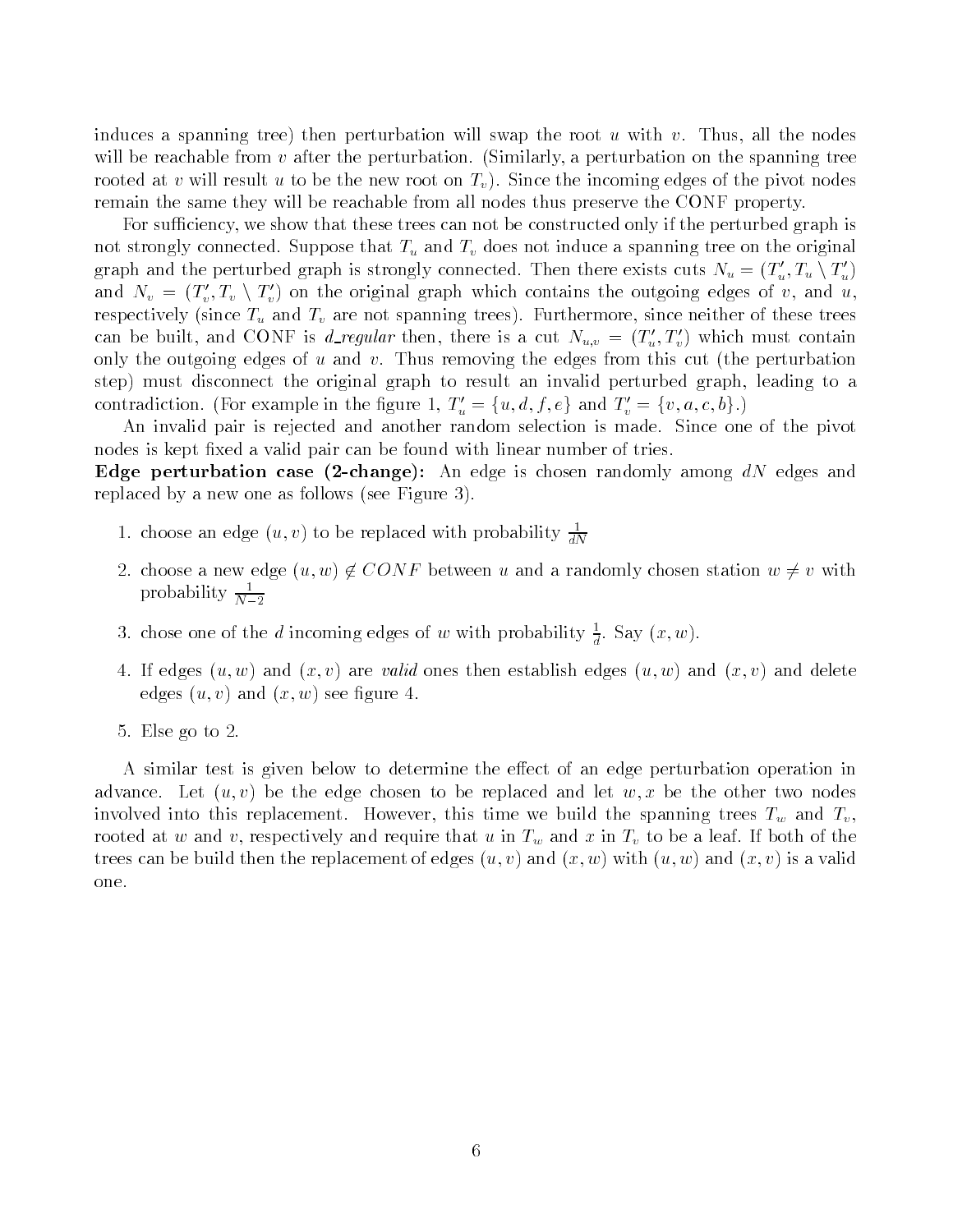

#### Perturbation Heuristics  $\boldsymbol{4}$

In this section, we present two heuristics based on randomized perturbation of the current con-guration The -rst heuristic 
STOBased has a stochastic decision process the second one  $(VDS-Based)$  has backtracking to avoid the local minima problem.

#### 4.1 **STO-Based Heuristics**

This approach is based on simulated annealing, in which the direction of the search and  $\alpha$  new candidate con-ration is realized by probability  $\alpha$  is realized by probability probability  $\alpha$ 

The algorithm detailed in  $\mathcal{M}$  of  $\mathcal{M}$  stations a trace constraint  $\mathcal{M}$  stations a degree constraint  $\mathcal{M}$ r and a control scheme C for the search process and outputs the best con-  $\alpha$  and  $\alpha$ 

The input control scheme C contains two parameters to control the search process: the Length and the Depth. The Length parameter is used to control the length of the search, whereas the Depth variable determines the diameter of the local search at a speci-c length The control scheme determines the performance of this heuristic with a trade off between increasing time complexity and decreasing congestion. As explained in Section 5, we studied the convergence of the algorithms by plotting the minimum congestion as a function iteration to learn about a good control scheme. In step 2 of the algorithm, the value of the congestion on the candidate con-guration is compared to the congestion for the last accepted solution If the candidate solution has less cost (congestion) then it becomes the last accepted one. However, to avoid the local minima problem, a bad configuration may be accepted with a probability  $e^{\Delta z/L}$ , where  $\Delta Z$  is the congestion difference between the current and candidate configurations at length L'.

In Step one of the two modes of perturbation is performed to modify the current con-gu ration to obtain a new candidate. Steps  $4.5$  are controlled by the control scheme C.

Although we control the depth and the length of the search process externally it can also be done internally by monitoring the change at the value of the cost function. The search process would be terminated when a local minima is found (i.e. the decrease of the cost is zero).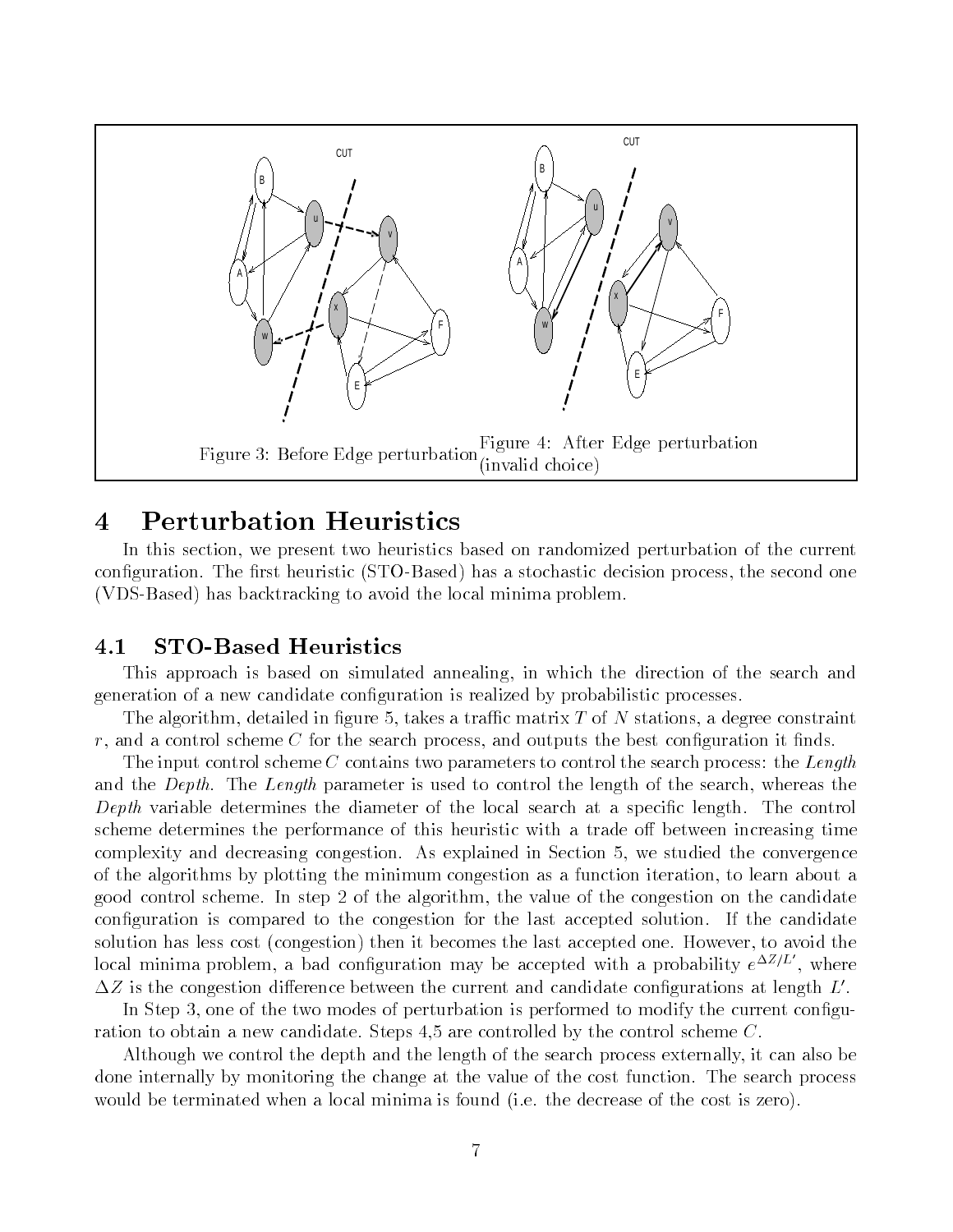|    | Algorithm $STO$ -Based Heuristic $(T, r, C)$                          |
|----|-----------------------------------------------------------------------|
|    | begin                                                                 |
|    | Start with an arbitrary configuration Candidate-CONF                  |
|    | Set Min-CONF, Last-CONF to Candidate-CONF                             |
|    | <b>begin</b> length: Do L' = 1 to Length L                            |
|    | <b>begin</b> depth: Do D' = 1 to a Depth $D(L')$ , at each length L'  |
| 1. | Route the traffic on the Candidate-CONF                               |
|    | formulate the problem as a MCF problem and                            |
|    | ask Subroutine-LP to compute the maximum congestion                   |
| 2. | Make a decision for the direction of the search                       |
|    | If $Z_{Candide-CONF} \leq Z_{Last-CONF}$                              |
|    | <b>Or</b> with probability $e^{\Delta Z/L'}$ Then                     |
|    | Set the Last-CONF to Candidate-CONF                                   |
|    | <b>If</b> $Z_{C\text{ }and\text{ }idate-CONF} \leq Z_{Min-CONF}$ Then |
|    | Set the Min-CONF to Candidate-CONF                                    |
| 3. | Generate a new candidate configuration                                |
|    | If pivot is an edge then do Edge-Perturbation                         |
|    | <i>Else</i> do <i>Node-Perturbation</i>                               |
| 4. | $D' \leftarrow D' + 1$                                                |
|    | end                                                                   |
| 5. | $L' \leftarrow L' + 1$                                                |
|    | end                                                                   |
|    | end                                                                   |
|    |                                                                       |

Figure 5: STO-Based Heuristic algorithm

Note here that, although we use the Metropolis Criteria as in the SA technique for avoiding the local minima problem our approach is dierent since we maintain an overall best con-guration during the execution of the algorithm. Thus, unlike SA, our algorithm does not forget the past a good solution encountered in the earlier steps of an execution of the algorithm will not be lost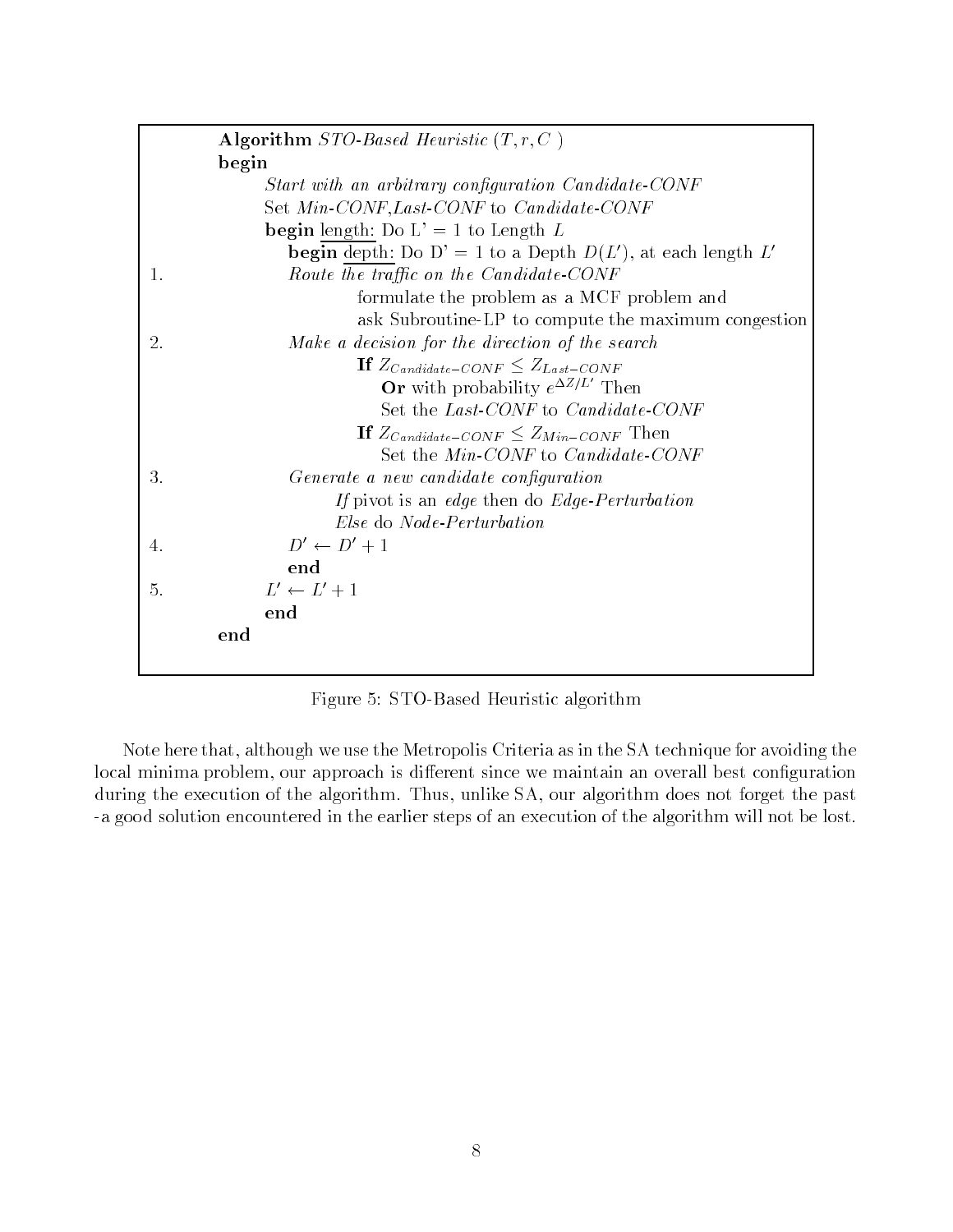|     | Algorithm VDS-Based Heuristic $(N, T, r, l)$                    |
|-----|-----------------------------------------------------------------|
|     | begin                                                           |
|     | Start with an arbitrary configuration Candidate-CONF            |
|     | Set the Min-CONF to Candidate-CONF                              |
| 1.  | <b>begin</b> Do for a Length $l$ of the search                  |
| 1.1 | $k \leftarrow DEPTH$                                            |
|     | <b>begin</b> Do for a finite Depth $k$                          |
| 2.  | Route the traffic on the Candidate-CONF                         |
|     | formulate the problem as a MCF problem and                      |
|     | get the cost of this configuration                              |
| 3.  | Make a decision for the direction of the search                 |
| 3.1 | If $Z_{Candide-CONF} \leq Z_{Min-CONF}$ Then                    |
|     | Set the Min-CONF to Candidate-CONF                              |
| 3.2 | <i>Else if</i> $k < l$ Increment the depth $k \leftarrow k + 1$ |
| 4.  | Generate a new candidate configuration                          |
|     | If pivot is an edge Then do Edge-Perturbation                   |
|     | <i>Else</i> do <i>Node-Perturbation</i>                         |
|     | provided that new edge(s) was not replaced previously           |
|     | end                                                             |
| 5.  | Set the <i>Candidate-CONF</i> to <i>Min-CONF</i>                |
|     | end                                                             |
|     | end                                                             |
|     |                                                                 |

Figure 6: VDS-based heuristic algorithm

#### 4.2 VDS-Based Heuristics

In this class of heuristics, we modify a local search technique called the Variable Depth Local Search to -nd a local optimum solution which has a high probability of also being the global optimum. Suggested by Kerninghan and Lin  $[20]$ , the technique is based on the idea of replacing the search for one modi-cation by a sequence of  $\mathbf{M}$ to direct the search Our algorithm modi-es this technique by enhancing it with backtracking and maintaining an overall best solution

 $\Omega$  as all the possible confidence  $\Omega$ from the last con-guration CONFi by <sup>k</sup> operations for a good <sup>k</sup> called the depth of the search

The algorithm presented in -gure inputs a trac matrix T of N stations a degree con straint r and length l and outputs the best con-guration it -nds Depth k is the diameter of the neighborhood for which the decrease on the congestion is maximized by the search process The length  $l$  is the number of the steps for which no more decrease in the cost function can be obtained. We assume that  $l > k$ , and input the length l in our algorithm (however, it is possible to control the length dynamically by examining the change in the cost function

we have a completence that the distinct the property and the diameter  $\alpha$  and a conas a function of N and r. For instance if  $r = 1$  then logical network is a circuit with a diameter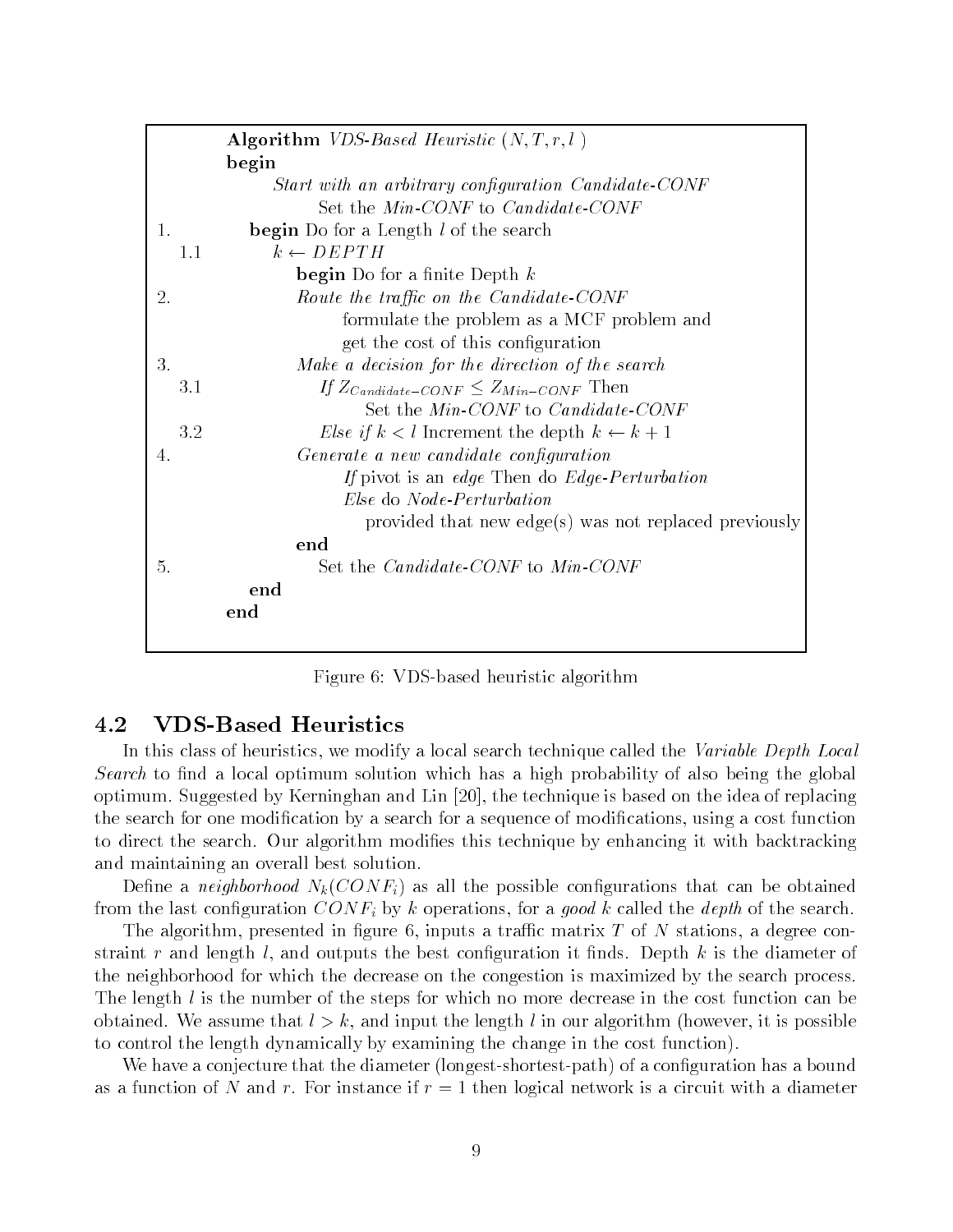$N-1$  and for  $r=2$  the diameter can not exceed  $N/2$ . Therefore, the maximum number of hops on the routing is also bounded. Although this conjecture needs to be proven for arbitrary  $N$  and r, we implemented the above heuristic by setting the constant  $DEPTH = N/2$  for  $r = 2$ .

The depth variable  $k$  is set to the constant DEPTH for each length of the search (step 1.1). However, note that the depth of the search is incremented each time upon backtracking  $\mathcal{L}$  to the same length  $\mathcal{L}$  and  $\mathcal{L}$  removed from an edge is removed from an edge is removed from an edge is removed from an edge is removed from an edge is removed from an edge is removed from an edge is rem configuration it can not re-enter during the same length  $l' \leq l$  of the search process. At the start of each length  $l'$  all the edges that are not in the configuration become again candidates to be inserted

During the execution of the algorithm an overall best solution is maintained (step 3.2) and at each length, a *backtracking* to the overall best solution found so far is performed (step 5.). We note also that backtracking does not cause the *cycling* (i.e. getting stuck by keep on backtracking to the same point without exhausting the other paths), since the edges are chosen without replacement and the depth is incremented. The local search process in this heuristic can also be enriched by de-ning a set of mustin and mustout edges to limit the number of operations

as a common the initial solution and de-common common and de-common and de-common common contract in the import performance of this heuristic A good neighborhood can relax the requirement for a good initial solution On the other hand using many dierent randomized initial con-gurations increases the performance of the algorithm as verified as verified results section  $\pi$  . The simulation results section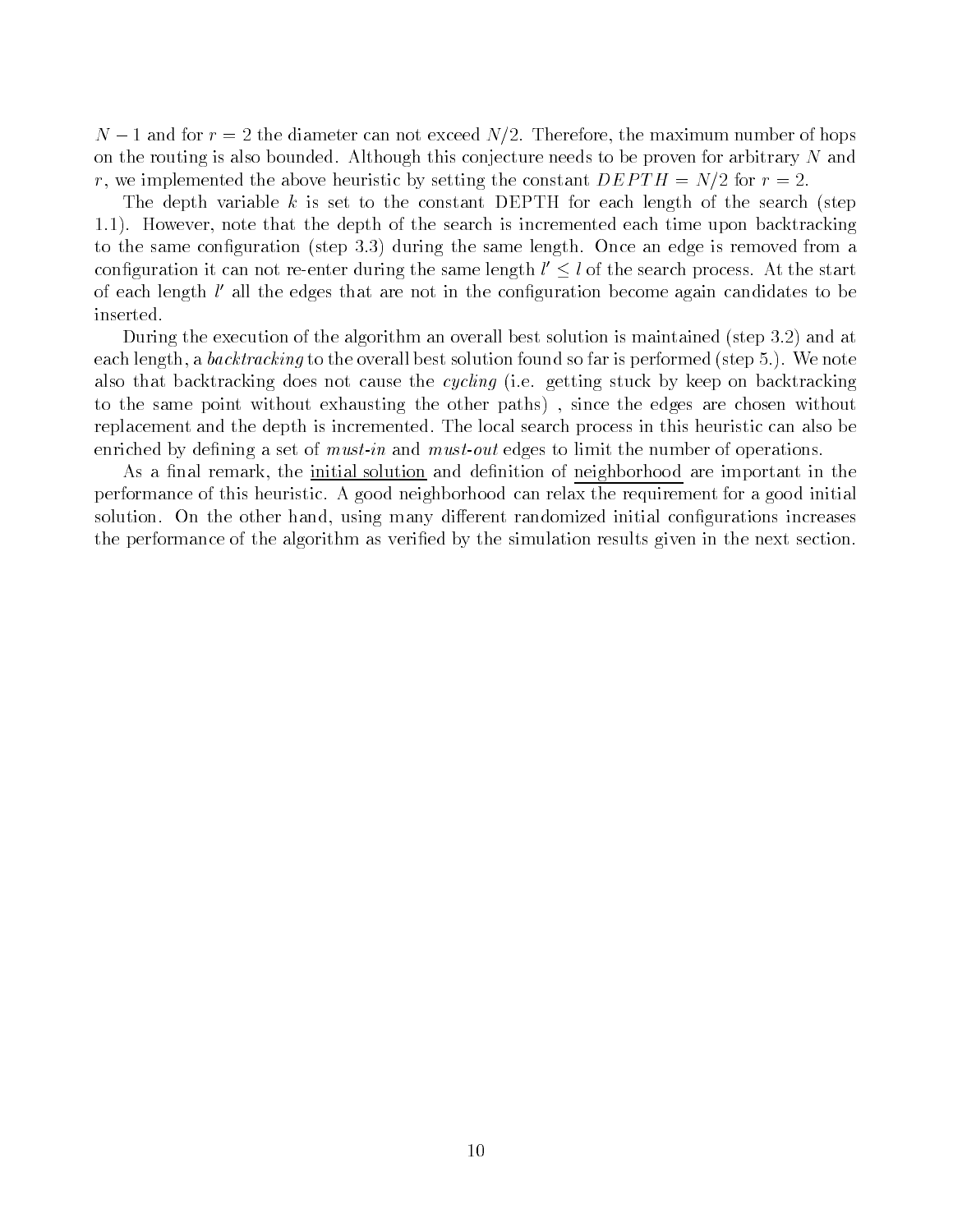#### Computational Results  $\overline{5}$

Our simulation enorts - focus on two issues. The first is to analyze and compare the performance of our heuristics. The second is to learn about the nature of this problem by using some statistical and algebraic tools. We used the same illustrative traffic matrices (the matrices are scaled up to have integrality, see Appendix) of Labourdette and Acampora  $[25]$ ,  $[26]$  for the networks of 8 nodes and in- and out- degree 2, as well as 10 randomly generated nonuniform traffic models to test and compare our algorithms. For each traffic matrix, we determined randomly 29 different starting points as well as a "greedy" one, to initiate our algorithms.

In addition, we implemented an algorithm to compute a lower bound of the problem to compare our results A summary of the comparative results is given in Table

|            | Previous |           | Perturbation Heuristics |                   |                      |               |               |         |                      |                    |  |  |
|------------|----------|-----------|-------------------------|-------------------|----------------------|---------------|---------------|---------|----------------------|--------------------|--|--|
|            | Results  |           |                         |                   | Greedy Start         |               | Random Start  |         |                      |                    |  |  |
|            |          | JFL&AA91) |                         | $STO-Based^*$     | $VDS\text{-}Based^*$ |               | $STO-Based^*$ |         | $VDS\text{-}Based^*$ |                    |  |  |
| Traffic:   | min      | $%$ LB    | min                     | $%$ LB            |                      | $\%\text{LB}$ | min           | $%$ LB  | min                  | $\%$ LB            |  |  |
| Uniform    | 80       | $23.3\%$  | 66.6                    | $3\%$             | 66.6                 | $3\%$         | 66.6          | $3\%$   | 66.6                 | $3\%$              |  |  |
| Quasi-uni2 | 75.8     | 29.2%     | 69.2                    | $\overline{18\%}$ | 67.6                 | 15%           | 68.0          | 16%     | 66.5                 | 13%                |  |  |
| Ring       | 131.7    | $25\%$    | 33.5                    | 27%               | 133.8                | 27.4%         | 129.          | 22%     | 127.                 | 20.9%              |  |  |
| Quasi-uni1 | 64.2     | 10.7%     |                         |                   |                      |               | 60.8          | $5.2\%$ | 61.1                 | $\overline{5.7}\%$ |  |  |
| Disconn.   | 312.0    | 35.20%    |                         |                   |                      |               | 278.0         | 20%     | 279.0                | 21%                |  |  |
| Central    | 335.0    | $0\%$     |                         |                   |                      |               | 335.0         | $0\%$   | 335.0                | $0\%$              |  |  |

Table 1: Comparison to Previous Results and to Lower Bound

In this table, performance analysis is based on the value of minimum congestion and its deviation (percentage) from the computed lower bound. Under the "Previous Results" column, we introduce the output of  $\left[25\right], \left[26\right]$  for various traffic matrices. For a fair comparison, we determined same heuristic starting point, based on maximizing the 1-hop traffic, by solving the transportation problem. The numbers under "Greedy Start" summarize the performance of our heuristics using *edge perturbation*, from the same starting point as [25], [26]. Traffic matrices with a dash under this column are the ones for which the LP solution to the transportation problem results a starting configuration on which let constant to the routing problem has an infeasible solution (see Section 3). Therefore, no comparison from the same starting point is possible for those traffic matrices. The numbers under the "Random Start" column are obtained by starting the minimum value  $\sim$  random constructions and choosing the minimum value of the congestions  $\sim$ 

From the comparisons we make the following remarks for this problem: First, there is no clear winner between the heuristics based on Variable Depth Local Search technique with backtracking and the simulated and the simulated and the form  $\mathcal{A}$  . The form  $\mathcal{A}$  is the form of  $\mathcal{A}$  is the form of  $\mathcal{A}$ better; for some others the later does (see also table 4). The average performance of the heuristics is approximately  $20\%$  of the optimum for various traffic matrices (including the random traffic models).

Second, the greedy starting point does not necessarily give the best result, since some random initial con-gurations lead to a better local minimum However considering an average of over

The computational results in this section were obtained on the SUN050 machines using C and  $\scriptstyle{U}\!\mathit{R}\!\mathit{t}\mathit{t}$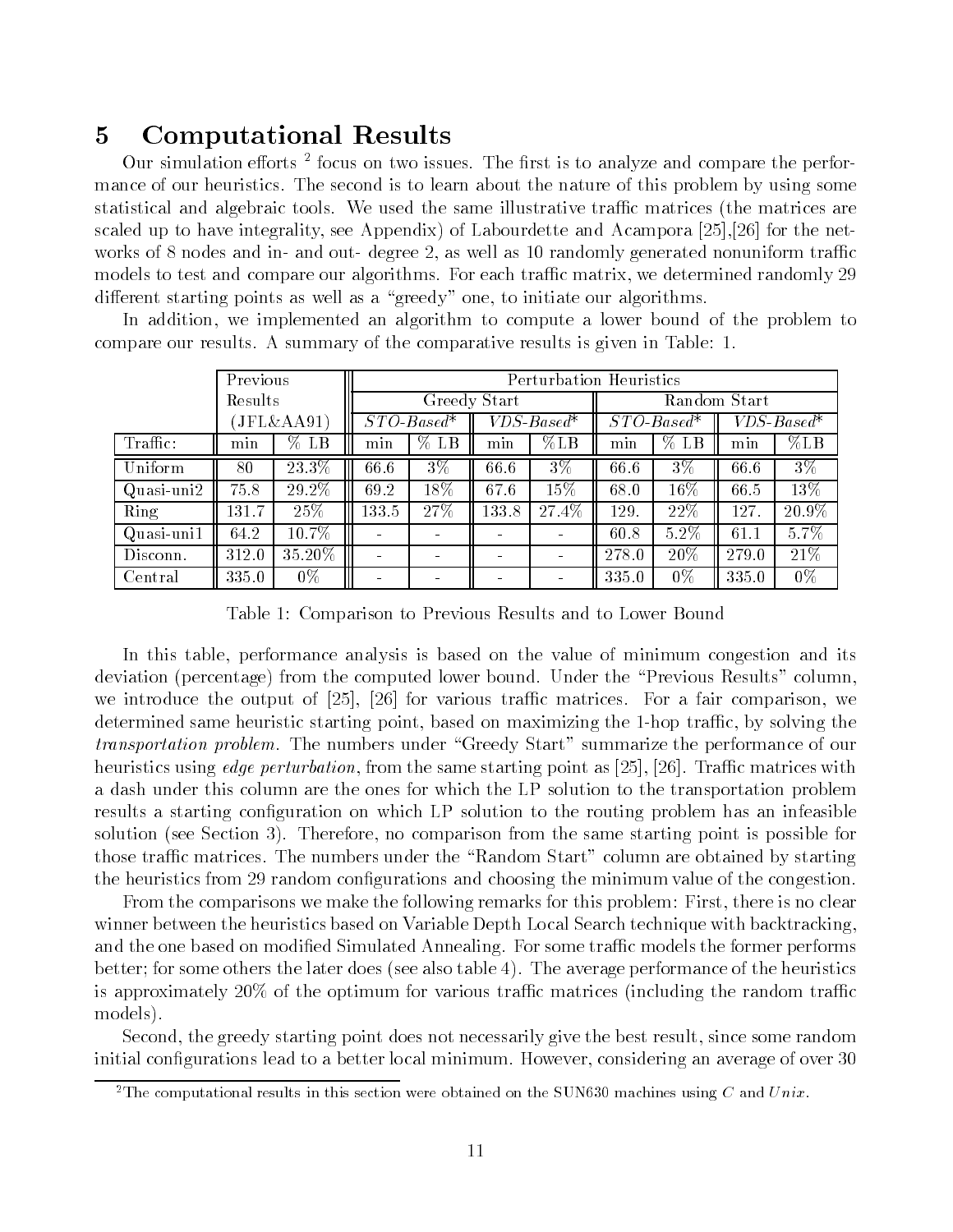different starting points (see Table 2. mean minimum congestion values), the greedy approach seems reasonable

Third, the perturbation heuristics demonstrated performance improvements of  $5\%$  to  $20\%$ over the previous results reported in  $[25]$ ,  $[26]$  on the same traffic models. The reported results are based on starting with a "greedy" topology and modifying it with branch-exchange operations. The routing problem is solved by using the Flow Deviation method  $[12]$ . We suspect that the choice of starting topology is one of the reasons that our algorithms outperforms the previous results. Another reason for the performance difference is the step size in the search process. The edge perturbation mode is 2-change operation whereas the branch-exchange operations on digraphs are quite tricky. Finally, Linear Programming for solving the Routing Problem may be a better choice (in contrast to the Flow Deviation method which is suggested in  $[12]$  for non-linear, *unconstraint* flow problems).

In order to study the sensitivity of our heuristics to different *starting topologies*, we generated random<sup>3</sup> starting points and computed the standard deviation of minimum congestion for each perturbation mode by gathering information from 30 different starting points. In the Table 2 and 3 below, we studied the contribution of LP optimization to the performance and compared edge and node perturbation models for VDS-Based and STO-Based heuristics, respectively.

|                |                       | Mean Congestion |             | Stdt Dev. of Min. Cong. |             |             |
|----------------|-----------------------|-----------------|-------------|-------------------------|-------------|-------------|
| Traffic: Model | $\overline{LP}$ Phas1 | LP Phas2        | Min Edge P. | Min Node P.             | Min Edge P. | Min Node P. |
| Uniform        | 86.37                 | 81.27           | 66.79       | 69.43                   | 0.43        | 1.24        |
| Quasi-uni2     | 89.57                 | 84.29           | 69.29       | 71.64                   | 0.77        | 1.82        |
| Ring           | 199.67                | 187.64          | 135.29      | 141.43                  | 2.48        | 8.21        |
| $Quasi-uni1$   | 80.86                 | 75.91           | 62.61       | 64.85                   | 1.27        | 0.91        |
| Disconn.       | 405.10                | 387.13          | 284.83      | 299.75                  | 4.89        | 47.23       |
| Central.       | 359.53                | 338.23          | 335.00      | 335.00                  | 0.00        | 0.00        |
| Uniform2       | 86.24                 | 81.35           | 67.01       | 70.59                   | 0.67        | 6.99        |

Table 2: Performance Comparison of *Node Perturbation* and *Edge Perturbation* in STO-Based Heuristic

The numbers under the "Mean Congestion" column of these tables show the average value of congestion for the initial feasible solution to the routing problem  $("LP Phas1")$ , after the LP representative (i.e. the contract  $\mu$  and for the contract of our algorithms (i.e. the contract of our algorithms (i.e. the contract of our algorithms (i.e. the contract of our algorithms (i.e. the contract of our algorit Node  $P$ ." for both node and edge perturbation).

We have the following remarks from these tables: First, note that the congestion decrease from Phase 1 to Phase 2 is much less than the decrease obtained after Phase 2 by the perturbation algorithms. Hence, the performance of the algorithms does not heavily depend on the LP optimization

<sup>-</sup>in the random generation, a configuration is represented as a 2-D array such that an entry  $c_{i,j}$  in the array  $\mu$ as 1, if there is a directed edge from node *t* to *j*, otherwise its value is  $\sigma$  (also  $e_{i,i} = 0$ v*t*). The entries with value are chosen randomly provided that each row and column has exactly <sup>d</sup> number of s The connectivity requirement for the CONF property on a random con-guration is ensured by having an initial feasible solutionto the routing problem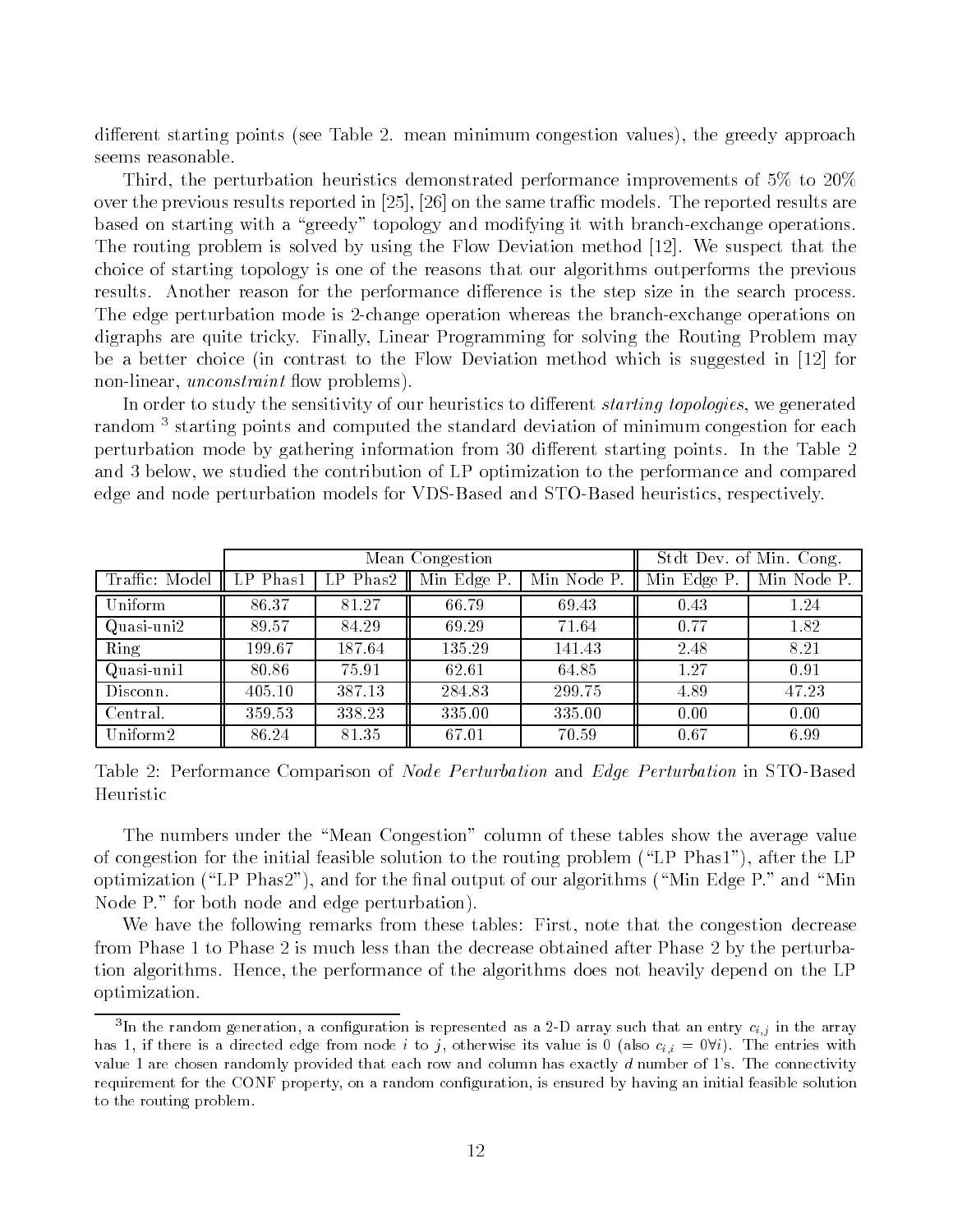red the starting the starting the starting point sensitivity of our medicines For instance, the starting the s dard deviation of the minimum congestion obtained from different starting points is approximately 9.15 for *disconnected*, whereas it is 1.33 for *quasi-xn1* traffic matrix. Intuitively, high standard deviation indicates that depending on the starting con-guration there are dierent local optimas

|              |                        | Mean Congestion | Stdt Dev. of Min. Cong.          |                                 |             |             |
|--------------|------------------------|-----------------|----------------------------------|---------------------------------|-------------|-------------|
| Traffic:     | $\overline{LP}$ Phas 1 | LP Phas2        | $\overline{\text{Min Edge P}}$ . | $\overline{\text{Min Node P.}}$ | Min Edge P. | Min Node P. |
| Uniform      | 86.37                  | 81.27           | 67.53                            | 70.58                           | 1.26        | 1.90        |
| Quasi-uni2   | 89.57                  | 84.29           | 69.29                            | 72.56                           | 1.33        | 1.65        |
| Ring         | 199.67                 | 187.64          | 135.44                           | 153.37                          | 4.63        | 7.03        |
| $Quasi-uni1$ | 80.86                  | 75.91           | 62.83                            | 66.10                           | 1.30        | 1.57        |
| Disconn.     | 405.10                 | 387.13          | 292.34                           | 309.3                           | 9.15        | 20.19       |
| Central.     | 359.53                 | 338.23          | 335.00                           | 335.00                          | 0.00        | 0.00        |
| Uniform2     | 86.24                  | 81.35           | 67.18                            | 70.88                           | 1.11        | 1.96        |

Third, a comparison of the perturbation models shows that in both algorithms (VDS- and STO-

Table 3: Performance Comparison of *Node Perturbation* and *Edge Perturbation* in VDS-Based Heuristic

based) the edge perturbation demonstrated better results as indicated in the average minimum congestion columns. This is expected since node perturbation in general effects almost twice many edges as edge perturbation, therefore causing bigger jumps in the search space, as indicated by standard deviation of the best solutions in the tables, and possibly missing a local rp that size and size and size and size and size and size and size and performance of our heuristics of our he To study the problem further, we also generated random *traffic matrices*, in which each i, j pair decides (with 0.5 probability) whether to have a communication between them or not. For each pair that decided to communicate a random number is generated and mapped to a speci-c range to determine the amount of the traffic between them. We run our algorithms on these traffic models starting from dierent con-gurations and compared the performances over the lower bound. The high standard deviations on the minimum congestion values indicate that a *large* random starting points needed to capture better local optimal

The convergence of the algorithms are studied emprically. We obtained the value of the minimum congestion at every  $k$  steps of an execution of each heuristics to determine the number of iterations to reach the best solution The plotting of congestion as a function of iteration for ring and quasiuni trac matrices is shown in -gures and These plottings are based on the statistics gathered from the execution of the heuristics on 30 different starting points. The top and bottom dash lines indicates the maximum and minimum congestion at that speci-c iteration. The middle dash line shows the mean, and the vertical bars indicates the standard deviation. The flat part at the tail of the plots indicates that the value of the cost function remains constant such that consecutive iteration of the algorithm does not improve the solution This information is important to determine the length of the search process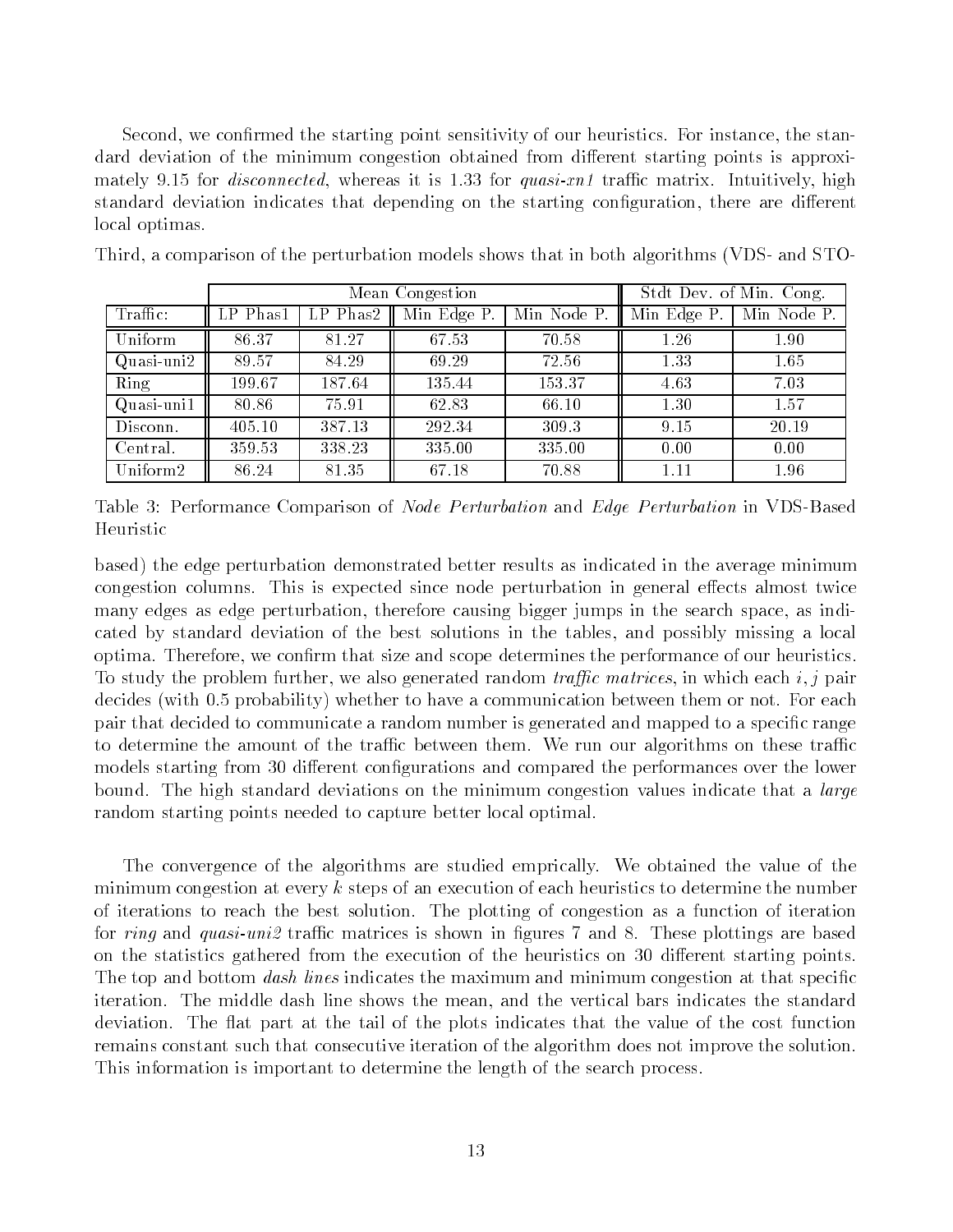| $\overline{\text{Tra}}$ ffic | $STO$ -Based | $\overline{V}\!D S\!\!-\!\!$ Based |
|------------------------------|--------------|------------------------------------|
| random1                      | 25%          | $25\%$                             |
| random2                      | 19%          | 19%                                |
| random3                      | 21\%         | 20%                                |
| random4                      | $25\%$       | $26\%$                             |
| random <sup>5</sup>          | $23\%$       | $24\%$                             |
| random6                      | 22%          | 23\%                               |
| random7                      | 25\%         | 23\%                               |
| random8                      | 22\%         | 21\%                               |
| random9                      | 15%          | 16%                                |
| random10                     | 17%          | 17%                                |
| Uniform                      | $3\%$        | $3\%$                              |
| $\mathrm{Quasi\text{-}uni2}$ | 16%          | 13%                                |
| Ring                         | $22\%$       | 20.9%                              |
| Quasi-uni1                   | 5.2%         | 5.7%                               |
| Disconn.                     | 20%          | 21\%                               |
| $\rm Central$                | $0\%$        | $0\%$                              |

Table 4: Performance comparison of the heuristics over the lower bound for the random traffic



# Lower Bound

In this section, we examine the lower bound of the problem. Let traffic matrix  $T$ , and degree constraint d be any input to the problem (such that in degree = out degree = d at each node). A trivial lower bound on the congestion can be found by choosing a node for which the incoming or the outgoing traffic is the maximum and dividing that amount by the degree  $d$  [25]. Precisely, let  $LB<sub>t</sub>$  denote the trivial lower bound then

$$
LB_t = \frac{max_{i,j}\{\sum t_{i,j}, \sum t_{j,i}\}}{d} \tag{1}
$$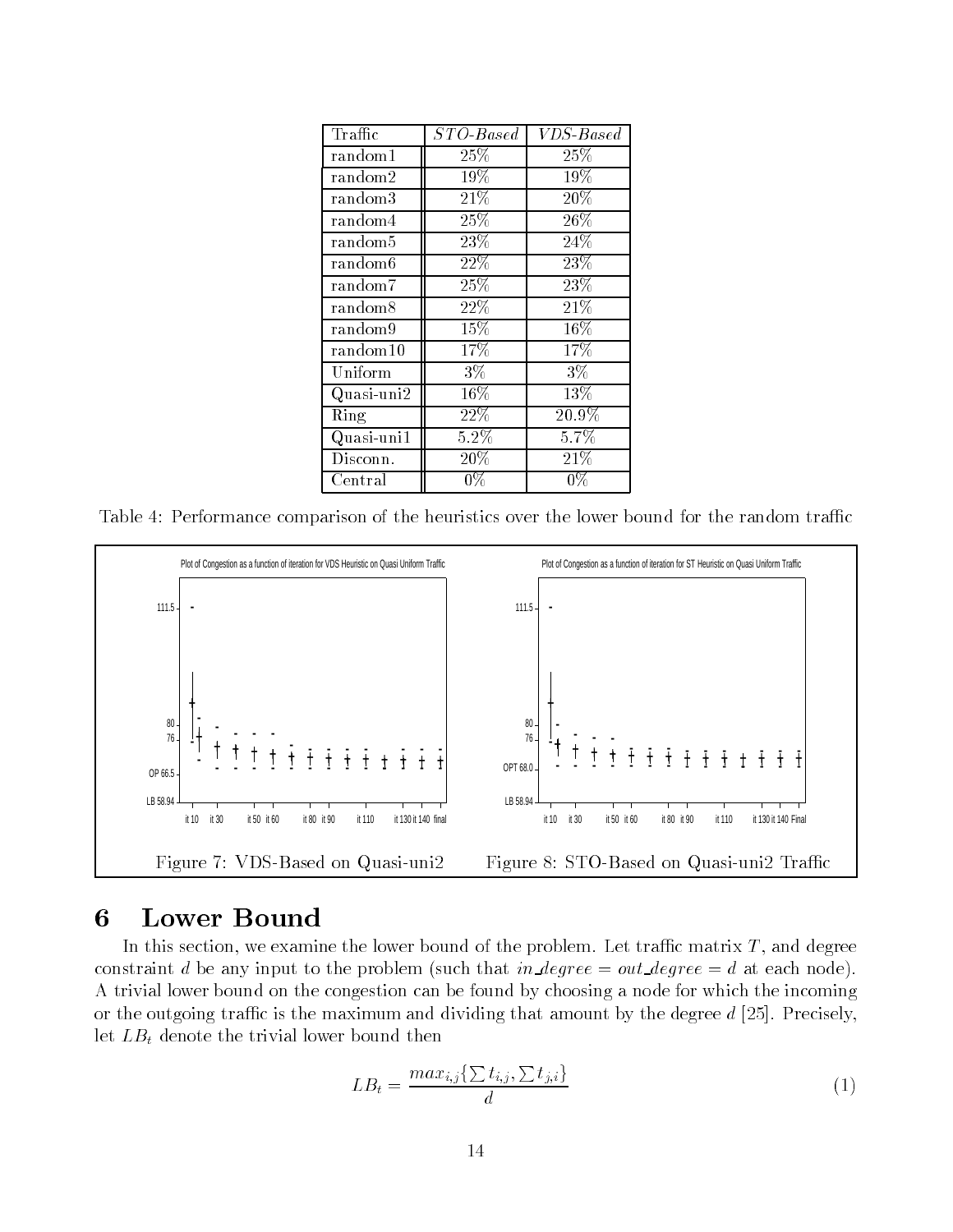

Clearly this lower bound is not a good one since it does not take into account the routing of the traffic. Following we show how to improve this trivial lower bound by using spanning trees and concentrating on a single commodity at a time

Denote by r the commodity originated from the node  $r$  (recall that a commodity associated with node r, if  $\sum_i t_{r,i} > 0$ . Consider an  $\geq$  ordering  $T_r$  of the amount of traffic  $t_{r,i}$  from r to an other sink  $\gamma$ s. Let identification number  $\iota u(\gamma) = \gamma_1, \cdots, \gamma_{N-1} = \gamma_1$  or the node  $\gamma$  be the sequence number (index) of the element  $t_{r,i} \in T_r$ .

 $\blacksquare$  decreases  $\blacksquare$  on transferred data transferred data transferred data trees at the commodity trees at the commodity the commodity node r

2. Cost of a flow tree is the total amount of flow carried on it to route the traffic in  $T_r$ .

Let level(j) of a node j be the length (number of hops) of the path from the root to j in a flow tree.

**Fact 1**  $Cost(FT_r) = \sum_{(i,j) \in FT_r} level(j) \times t_{r,j}$ , where (i,j) denotes a directed edge.

**Definition 2** A minimum total flow tree  $MFT_r$  for a commodity r is a flow tree rooted commodity node r, such that  $Cost(MFT_r)$  is the minimum among all the  $FT_r s$ 

**Fact 2** 1. A flow tree  $FT_r$  is a minimum total flow tree if  $d^i$  next elements of the set  $T_r$  are at the level  $i$  of the tree, for  $i = 1 \cdots log_1 N$ .

2. Any permutation of the nodes at the same level of  $MFT_r$  has equivalent cost and does not change the cost of the tree

**Definition 5** 1. A constrained flow tree  $CFL$  is a flow tree rooted commodity node r, such  $\blacksquare$ that directed edge  $(i, j)$  is forced to be in  $CFT_i^{i,j}$  regardless of the  $t_{r,j}$  value.

2. A minimum pow constraint tree MCFT  $_i^{\sim}$  is a constrained pow tree such that Cost  $(MCFT_i^{\sim})$  –  $Cost(MFT_r)$  is minimum.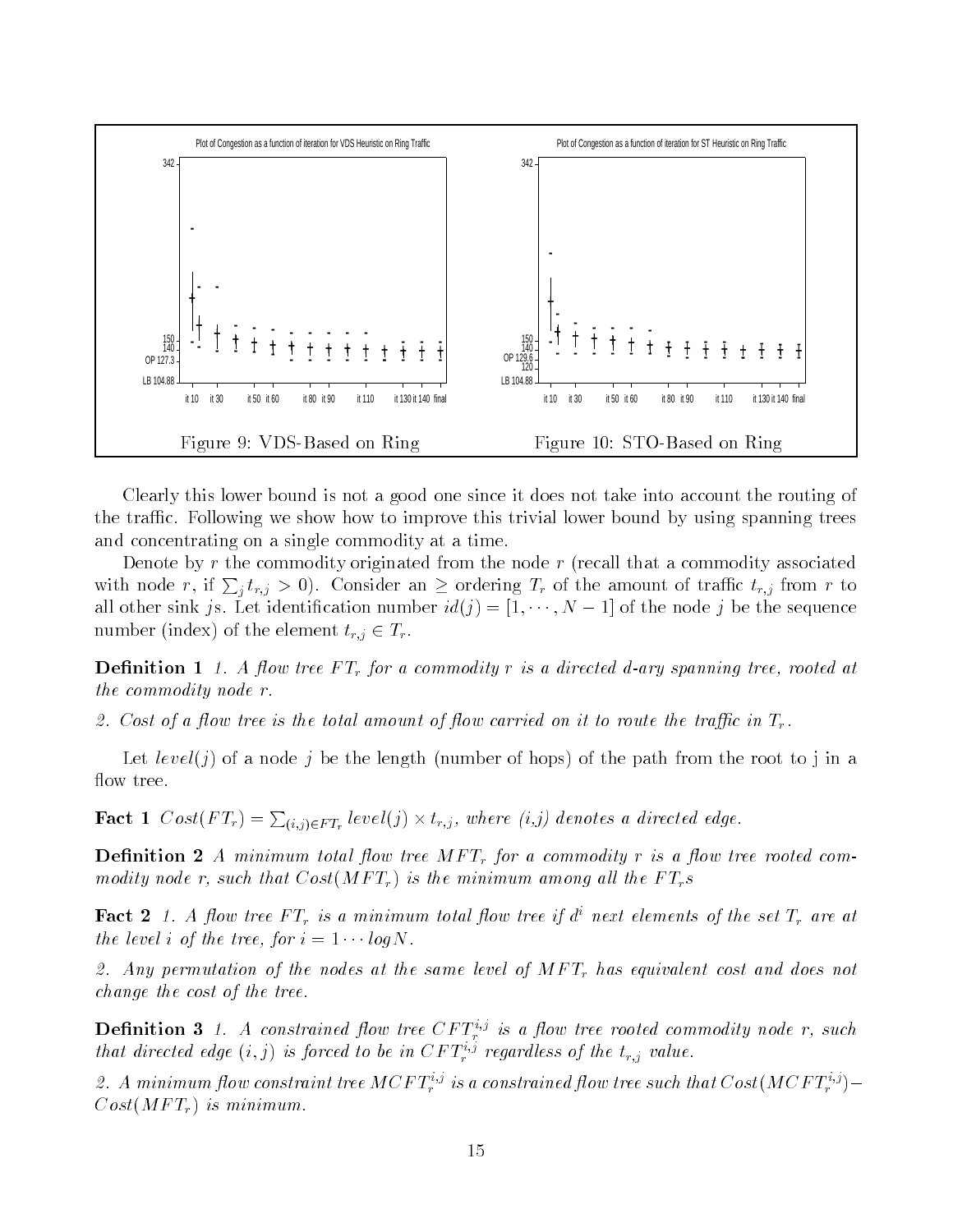Denote by Z the maximum amount of congestion such that  $Z = max_{i,j} {\sum_r f_{i,j}^r}$  (i.e. the maximum flow assignment on edge  $(i, j)$ 

**Claim 1**  $Z \ge \frac{\sum_{i,j} \sum_{r} f_{i,j}^r}{Nd}$  gives a lower bound on the congestion.  ${\bf Proof:} \ Nd(max_{i,j}\{\sum_r f_{i,j}^r\}) \geq \sum_{i,j}\sum_r f_{i,j}^r. \Box.$ 

Depending on the relaxation on the r.h.s. of the inequality, the accuracy of the lower bound is determined

Theorem Given a trac matrix T and degree constraint d

1.  $Z \geq \frac{\sum_r cost(MFT_r)}{Nd} = LB_0, \forall r$ 2.  $Z \ge \frac{\min_{ij} \{\sum_r cost(MCFT_r^{i,j})\}}{Nd} = LB_1, \ \forall (i, j), \forall r$ 3.  $LB_0 \leq LB_1$ 

### Proof

1. Consider a graph  $G_0$  which is obtained by the union of the edges of the  $MFT_r$  trees for all commodity r. Due to the definition 1, total amount of flow on an edge  $(i,j)$  is  $\sum_{r} f_{i,j}^r =$  $\overline{\phantom{a}}$  $_{r,i}(i,j) \in MFT_r \; level(j) \times t_{r,j}.$  Thus the total flow carried on the graph  $G_0$  is  $\sum_r \sum_{(i,j)} f_{i,j}^r$ . Since there are only N d edges available the congestion is bounded by  $\frac{\sum_{r}\sum_{(i,j)}f_{i,j}^r}{Nd}=LB_0.$ 

2. Suppose  $(i, j)$  is a directed edge in the optimal solution. Then it must occur in all the flow trees. Let graph  $G_1^{\gamma_0}$  obtained, over all commodities, by the union of the edges of the  $MCFT_r^{\gamma_J}$  $t \lambda$  on this graph can be computed as before Lets graph can be computed as before Lets generate all such as  $t \lambda$ graphs by fixing each edge in turn and let  $G_1^{\sim}$  be the one on which the total flow is minimum. In other words, flow carried on this graph is the least required for routing of the traffic  $T$ . Thus averaging the flow on this graph by the feasible number of the edges gives a lower bound  $LB_1$ .

 $\sum_{r} cost(MFT_r) \leq min_{ij} \{\sum_{r} cost(MCFT_r^{i,j})\}$  thus  $LB_1 \geq LB_0$ .

Computing  $LB_0$  is quite straightforward since it involves building  $MFT_r$  for all commodity in time complexity  $O(N^2)$ . However computation of  $LB_1$  is much less trivial, following we introduce an algorithm for this computation

Consider a directed edge  $(i, j)$  to be forced into the optimal solution. We must insert this edge in an the *MTT<sub>r</sub>*, yet ensure that the modified trees are *MUFT*  $T_{\rm s}^{\rm spl}$  . Depending on the level(1) and level(1) in the MFT<sub>r</sub>, an edge can be forced to occur one of the three types in the MFT<sub>r</sub><sup>3</sup>:

- 1. If  $level(i) < level(j)$  then  $(i, j)$  is a down edge
- 2. If  $level(i) > level(j)$  then  $(i, j)$  is an up edge
- 3. If  $level(i) = level(j)$  then  $(i, j)$  is a parallel edge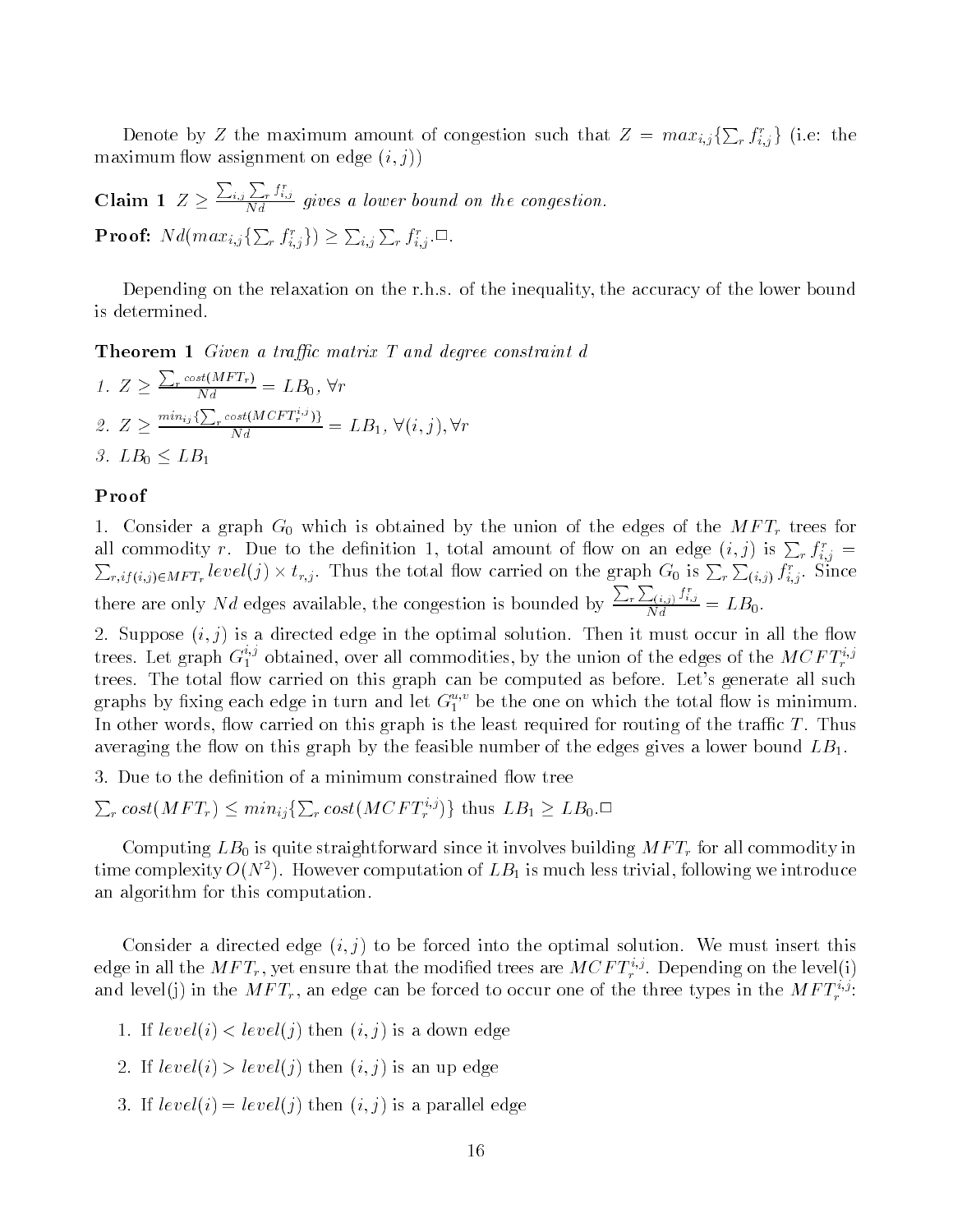

Given a  $MFT_r$ , insertion of edge  $(i, j)$  into a minimum flow tree is based on exactly one of the following the following the following the set of  $\mathcal{L}_{\mathcal{A}}$ 

### Down edge with Parent Replacement: DPR

Let v be the father of j If i r or v r then this operation is not de-ned Otherwise de-ne the set UM of k upward migrating nodes which are the leftmost nodes of the  $MFT_r$  between the level of i and v,  $(k = level(v) - level(i)).$ 

Operation: 1. replace the parent of j with i:  $level(i) = level(v)$  2. move up:  $level(u) =$  $level(u) - 1, \forall u \in UM.$ 

Cost of DPR:  $T(DPR) = k \times t_{r,i} - \sum_{u \in UM} t_{r,u}$ . That is the difference between the cost increase caused by moving i down thus caused the own the own the owner and the owner would be owner and the owner or my shortening the distance of the nodes in  $UM$  from the commodity node r.

Down edge with Child Replacement: DCR

Let v be the son of i and de-ne the set DM of k downward migrating nodes which are the rightmost nodes of the  $MFT_r$  between the level of j and v,  $(k = level(j) - level(v))$ .

*Operation:* 1. replace the child by bringing j up at the same level with v:  $level(j) = level(v)$  2. move down:  $level(u) = level(u) + 1, \forall u \in DM$ .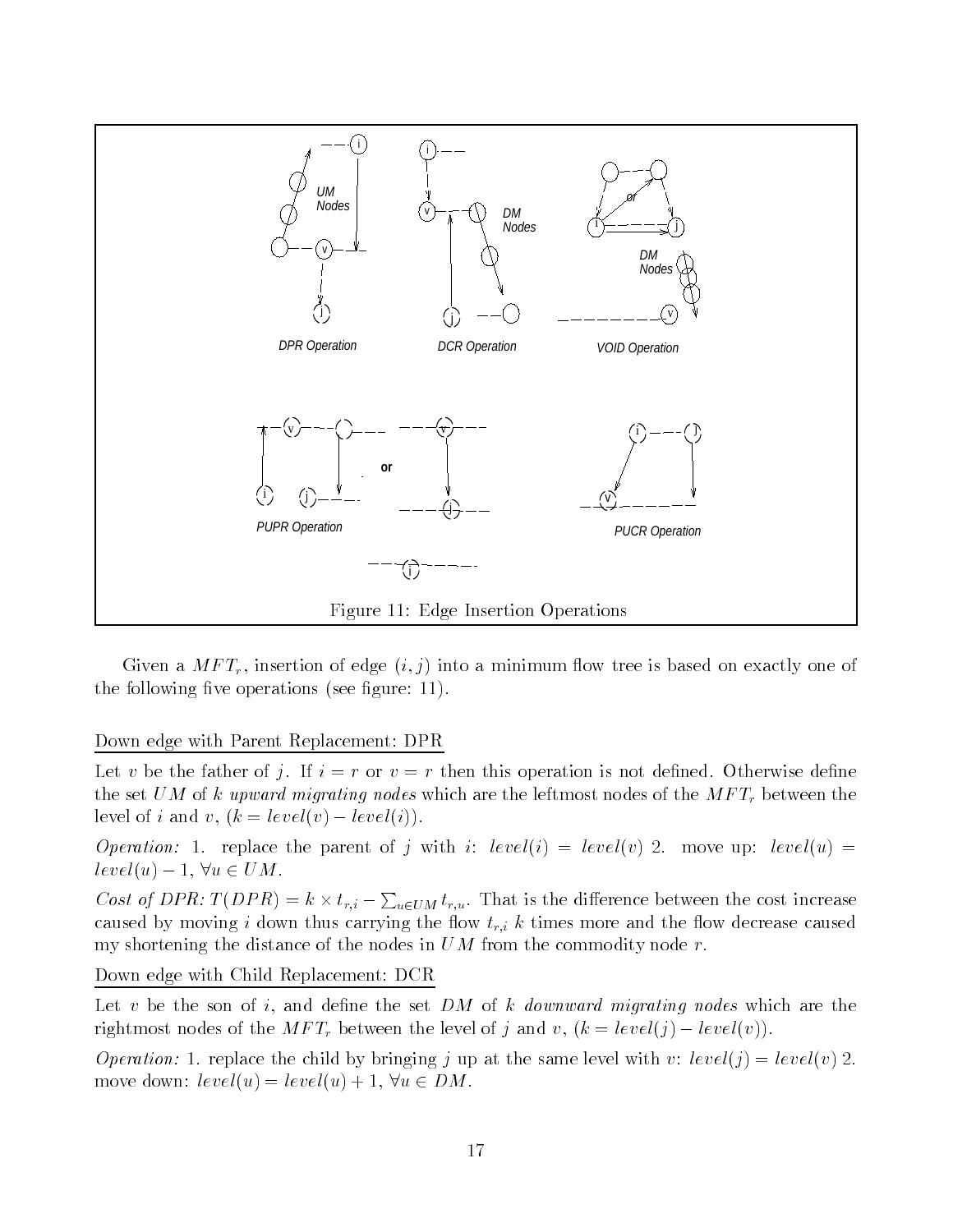Cost of DCR:  $T(DCR) = \sum_{u \in DM} -(k \times t_{r,j})$ 

Parallel/Up edge with Void Replacement: VOID

Let v the rightmost leaf of the MFT<sub>r</sub>. If MFT<sub>r</sub> is full (i.e., there are exactly d<sup>or</sup> leaves where m is the maximum depth) then let  $k = \ell \epsilon \nu \epsilon \ell(\nu) = \ell \epsilon \nu \epsilon \ell(\nu) + 1$  else let  $k = \ell \epsilon \nu \epsilon \ell(\nu) = \ell \epsilon \nu \epsilon \ell(\nu)$ . Define the set DM of k downward migrating nodes which are the set of rightmost nodes (not including If whose level is in between  $level(i) + 1, \dots, level(i) + \kappa$ .

Operation: 1.  $level(u) = level(u) + 1 \ \forall u \in DM$ .

Cost of VOID  $T(VOLD) = \sum_{u \in DM} t_{r,u}$ 

Parallel/Up edge with Parent Replacement: PUPR

Let v be the father of j If v r or j r this operation is not de-ned else de-ne the set DM of k downward migrating nodes which are the set of rightmost nodes whose level is in between  $\iota \in \mathcal{U} \in \iota(\iota)$ ,  $\iota \in \iota(\iota)$ ,  $\iota \in \iota(\iota)$ ,  $\iota \in \iota(\iota)$ ,  $\iota \in \iota(\iota)$ ,  $\iota \in \iota(\iota)$ ,  $\iota \in \iota(\iota)$ ,  $\iota \in \iota(\iota)$ ,  $\iota \in \iota(\iota)$ ,  $\iota \in \iota(\iota)$ ,  $\iota \in \iota(\iota)$ ,  $\iota \in \iota(\iota)$ ,  $\iota \in \iota(\iota)$ ,  $\iota \$ 

*Operation:* 1. bring i to the same level as the parent of j:  $level(i) = level(v)$ , 2. move the rightmost ones one level down  $level(u) = level(u) + 1, \forall u \in DM$ .

Cost of PUPR:  $T(PUPR) = \sum_{u \in DM} t_{r,u} - (k \times t_{r,i})$ 

Parallel/Up edge with Child Replacement: PUCR

Let v be a child of i If j r then it is not de-ned else de-ne the set UM of k upward migrating  $n_{\rm OGE}$  which are the set of leftmost nodes whose level is in between  $t_{\rm COE}(T)$ ,  $\cdots$ ,  $t_{\rm COE}(U)$ .

Operation: 1.  $level(j) = level(v), 2. \; level(u) = level(u) - 1, \forall u \in UM.$ Cost of PUCR:  $T(PUCR) = k \times t_{r,j} - \sum_{u \in UM} t_{r,u}$ 

What follows is an algorithm to construct the constraint flow trees and compute  $LB_1$ .

```
procedure compute\_LB1(T, d)input: Traffic matrix T, degree d
output: LB_1begin
preprocessing: for all commodity r, build MFT_rbegin: Do for all edge (i, j)begin: Do for all commodity rdetermine the direction of the edge
            If it is a Down edge then compute and choose min\{T(DPR), T(DCR)\}Else compute and choose min\{T(PUPR), T(PUCR), T(VOID)\}.
         end
      Determine the edge (u, v) s.t \sum_{r} Cost(MCFT_r^{u,v}) is minimum<br>
LB_1 = \frac{\sum_{r} Cost(MCFT_r^{u,v})}{dN}end
```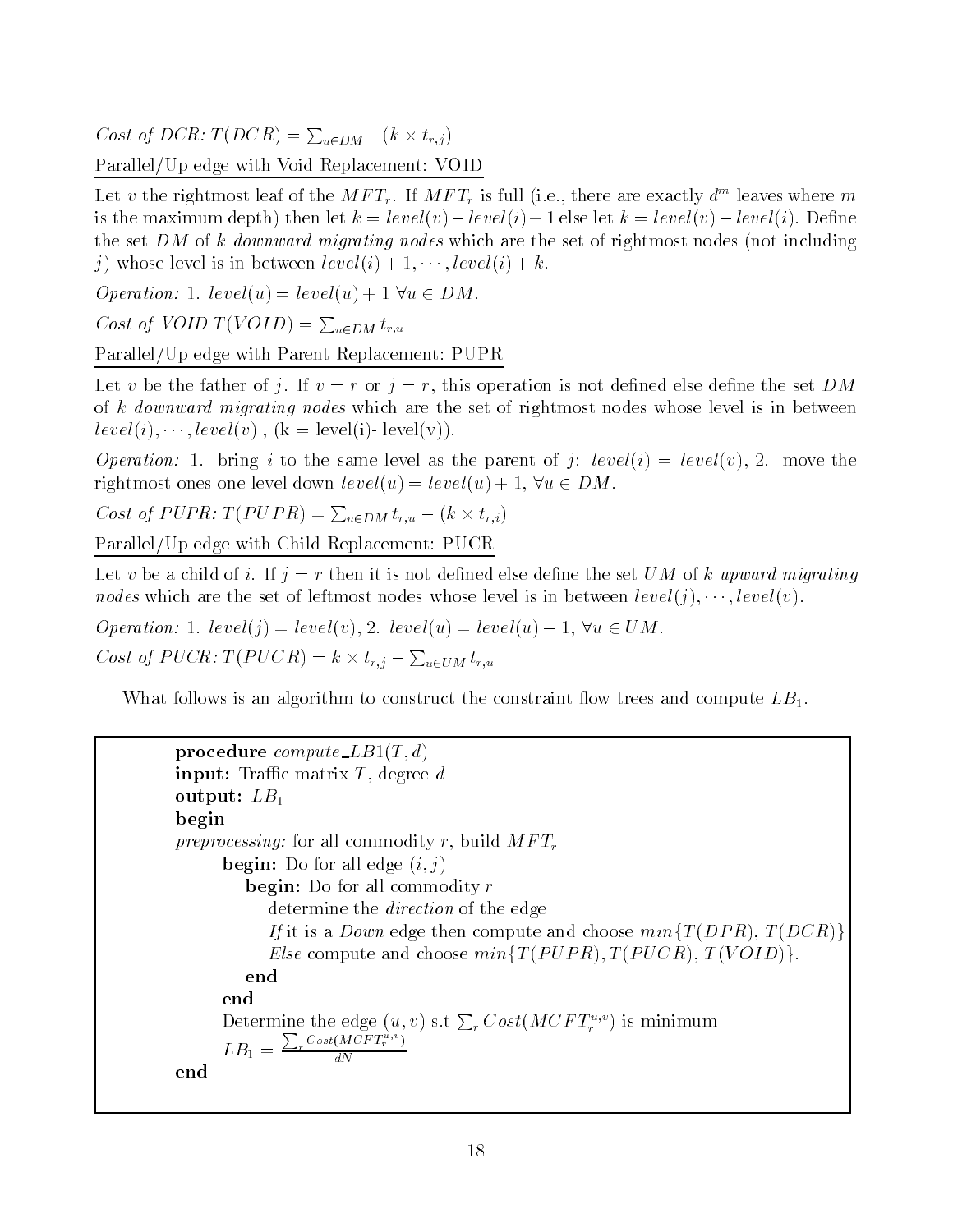

we give the following de-ministers to simplify the corrections proof of the algorithment

Given a ow tree F Tr denote by x and y minimum and maximum identi-cation number 
id of the nodes at level k of the flow tree  $FT_r$ , respectively. Let z be the maximum id number in  $FT_r$ . Similarly, denote by x', y', z', the corresponding indices in  $MFT_r$ .

**Definition 4** A flow tree  $FT_r$  has an upper cost equivalent component UC with MFT<sub>r</sub> at level  $k$  if:

$$
\sum_{id(j)=1}^{id(j)=x} t_{rj} \times level(j)_{j \in FT_r} = \sum_{id(j)=1}^{id(j)=x'} t_{rj} \times level(j)_{j \in MFT_r}
$$

A flow tree  $FT_r$  has an lower cost equivalent component LC with  $MFT_r$  at level l if:

$$
\sum_{id(j)=y}^{id(j)=z} t_{rj} \times level(j)_{j \in FT_r} = \sum_{id(j)=y'}^{id(j)=z'} t_{rj} \times level(j)_{j \in MFT_r}
$$

Theorem Given T and d procedure compute LB T d constructs minimum ow trees and computes the lower bound  $LB_1$ .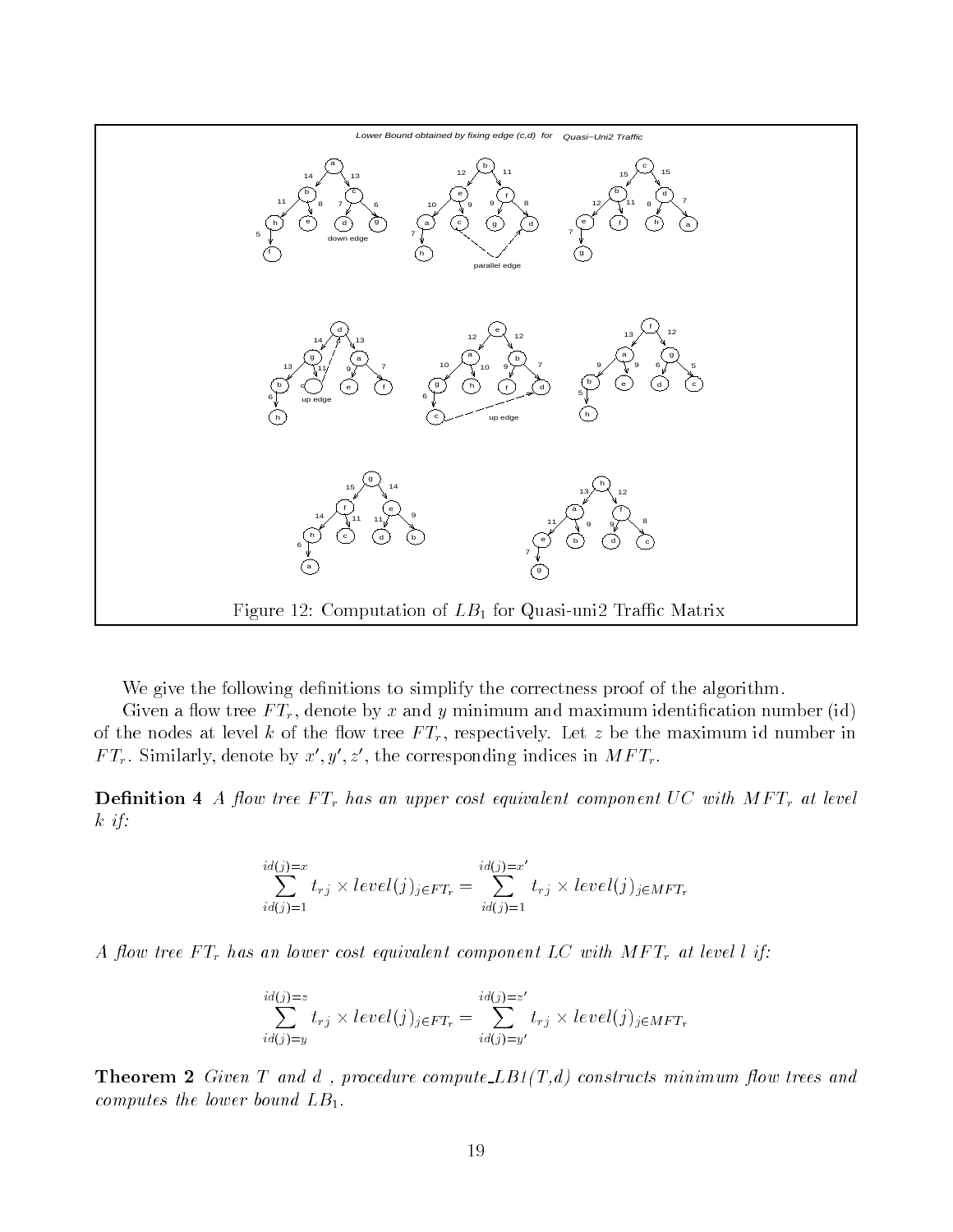**Proof:** We analyze three cases determined by the direction of a forced edge  $(i, j)$  and prove by contradiction that another constrained flow tree not coexist with less cost than the output MCFT of the algorithm.

First, note that each operation in the algorithm preserves a lower and/or upper cost equivalent component as follows (omitting the subscripts from the notation since it is sufficient to consider one commodity

 $DPR:UC$  at  $level(i) = 1$  and LC at  $level(j)$  $DCR$ : UC at level(i) and LC at level(j) + 1  $VOID: UC$  at  $level(i)$  $PUPR : UC$  at  $level(j) - 2$  and LC at  $level(i) + 1$  $PUCR$ : UC at  $level(j) - 1$  and LC at  $level(i) + 2$ 

Therefore we can limit our argument (on the minimum cost property of  $MCFT$ ) to the nonequivalent zone on the  $MCFT$  tree.

We note that, the only difference between the MFT and the output  $MCFT$  is due to (exactly) one of the operations. Insertion of an edge  $(i, j)$  can be a replacement of the parent of the j with i, or it can be a replacement of one of the children of i or it can be a void edge meaning that neither  $i$  nor  $j$  is moved.

Since the number of the migrating nodes is exactly determined by each one of the operation the choice of nodes into the UM and DM sets determines the net cost difference from the minimum flow tree. The  $UM$  sets contain the nodes with largest traffic to be moved up in the tree. Thus the cost decrease is maximized. On the other hand the  $DM$  set contains the nodes with the smallest amount of traffic at each level involved in the insertion operation. Thus, the cost increase is minimum. Therefore, any other tree that has different  $UM$  and  $DM$  sets can not have less cost than  $MFCT$ . Since, there does not exists any other constraint flow tree with less cost with respect to the non-cost equivalent part of the MFCT, there is no tree with total cost less than MFCT unless MFT does not have minimum total cost This is true since any other constrained tree must also have at least the same equivalent components to ensure at most the same cost with  $MFCT$ .  $\Box$ 

 $\mathcal{N}$  -constraint of  $\mathcal{N}$  -constraint of lower bounded constraint ow trees the lower bounded constraint ow trees the lower bounded constraint of  $\mathcal{N}$ gets higher, however the computation would get quite expensive and complicated. An alternative approach would be to apply *cutting plane algorithms* to obtain an integer linear programming solution to the problem. These techniques are out of the scope of this paper.

On the other hand,  $LB_1 \geq LB_t$  is not always true. For instance consider a traffic matrix in which one or two nodes have much larger incoming and outgoing number of messages than the rest. Then our spanning tree approach does not perform well since one or two MCFT trees will have much higher cost than the others and their cost will be distributed over the other edges. Therefore, in our simulations, we compare  $LB_1$  and  $LB_t$  and take the maximum.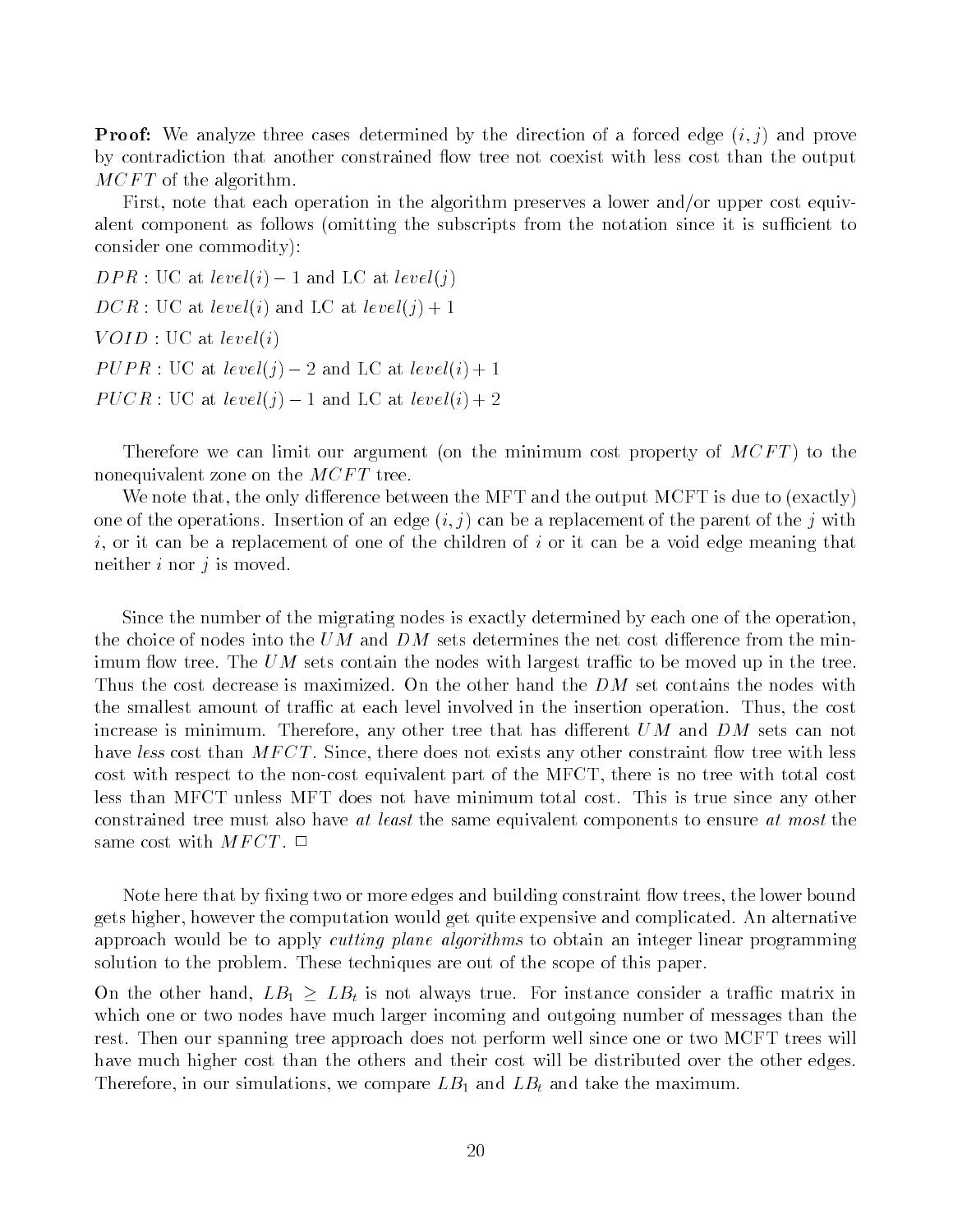#### Complexity Results  $\overline{7}$

In this section we study the complexity of the uni-ed approach to network design and minimum congestion routing problem

we are interested in determining the complexity of choosing a complexity of contract  $\mathbf{r}$ minimum congestion routing problem is solved optimally Following we prove that for a given integral trainc matrix, iniding a configuration and an integer routing – of the messages on this con-quention with minimum congestion is the consequence is  $\mathbf{r}$ 

### ICONF problem

Instance: N processors, a traffic matrix  $T = \{t_{i,j}\}\text{, such that for all processor pairs }i, j$ :

 $t_{i,i} = 0$ , if  $i = j$ ;  $t_{i,j} \in \mathbb{Z}^+$  otherwise;

and integers  $r, B \in Z^+$ .

question is there a configuration control and a routing R of the trace of the trace  $\alpha$ such that congestion on any edge is at most  $B$  and in and out links of each processor is exactly  $r$ . We show that ICONF is NP-complete.

### Theorem 3 ICONF is NP-complete.

We note that as r gets closer to the  $N$  the complexity of the problem changes. For instance for a complete graph it is trivial to decide. Therefore we assume that  $r \ll N$  and consider the case  $r=1$ .

To show ICONF is NPcomplete we transform minimum cut linear arrangement MCLA  $[14][15]$  problem to ICONF.

### MCLA problem

Instance: Graph  $G = (V, E), K \in Z^+$ 

Question: Is there a one-to-one function  $f: V \to \{1, 2, \cdots, |V|\}$  such that for all  $i, 1 < i < |V|$  $|\{(u, v) \in E : f(u) \leq i < f(v)\}| \leq K.$ 

Before we prove the theorem let's introduce some notation. Denote by  $u_1, u_2, \cdots, u_N$  a linear arrangement of the vertices of G. Thuuttively,  $u_k$  denotes the index  $\kappa$  of the node  $u$  assigned by the function f for a particular cut. Given a linear arrangement, define a cut  $(u_x^-, u_{x+1}^-)$ , such that  $u_z^i \in S$ ,  $\forall z \leq x$ , and  $u_z^i \in V - S$ ,  $\forall z \geq x + 1$ . Denote by  $k(x, x + 1)$  the size of the cut between the vertices  $u_x^i$  and  $u_{x+1}^i$ . Thus  $k(x, x+1)$  is the number of edges that goes from all the nodes in the set S to the  $V-S$  in this linear arrangement.

<sup>-</sup>Given a trainc matrix  $T$  and a configuration CONF , define routing  $R$  as a function which takes each nonzero  $\pm$ entry  $s$  ,  $\iota$  of  $I$  -and maps it to a set of edges  $\iota, \, \iota \, \in \cup \cup \, \iota \, r$  -such that the edges in the set induces a directed path  $f$  from source  $s$  to sink  $t$ .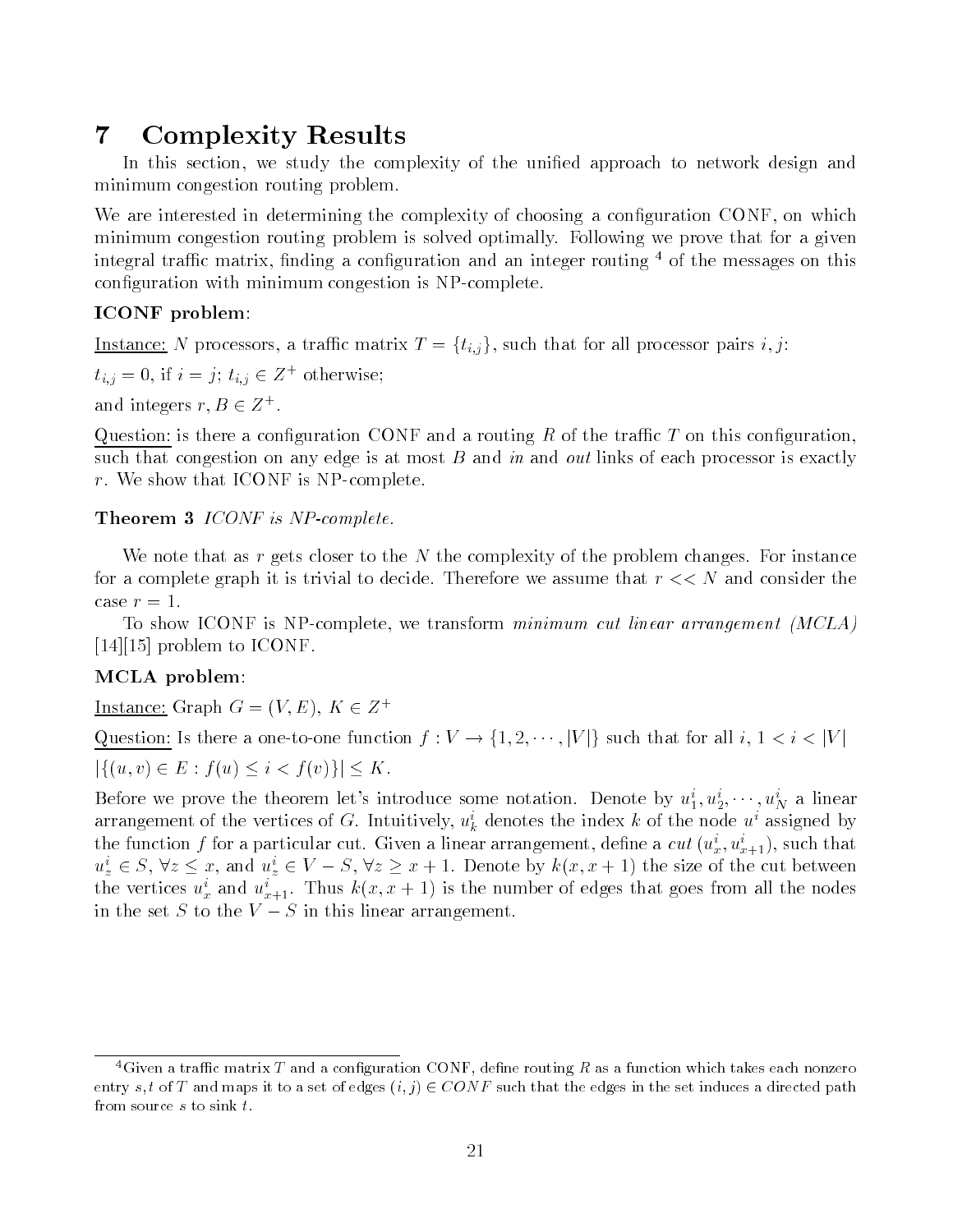

ICONF is in NP since a nondeterministic Turing Machine can guess a con-guration CONF and a routing R of the trac on it and the con-guration properties 
ie degree requirement no-self looping, strong connectivity) and the congestion bound  $B$  can be checked in polynominal time.

Let  $P1: G = (V, E), K$  be any instance of MCLA problem, where  $|V| = N$  (see figure: 13). We give the following construction of an instance  $P2$  of ICONF problem with a traffic matrix T and integers r particularity control that the construction control and a routing average routing the track of the congestion at most  $B$ , if and only if there is a minimum cut linear arrangement of size  $K$  on  $G$ in problem  $P1$ .

### Construction

- 1. We construct a traffic matrix T such that  $t_{i,j} = t_{j,i} = 1$ , if edge  $(i,j) \in E$ , otherwise tituding the contract of the contract of the contract of the contract of the contract of the contract of the contract of the contract of the contract of the contract of the contract of the contract of the contract of the c
- 2.  $B \leq 2K$

Clearly this construction can be done in polynominal time

Before we present the NP-C proof let's note some properties implied by this construction. First, the traffic matrix T is a symmetric one with entries 0 or 1 indicating whether there is a connection request or not from intervals we can rede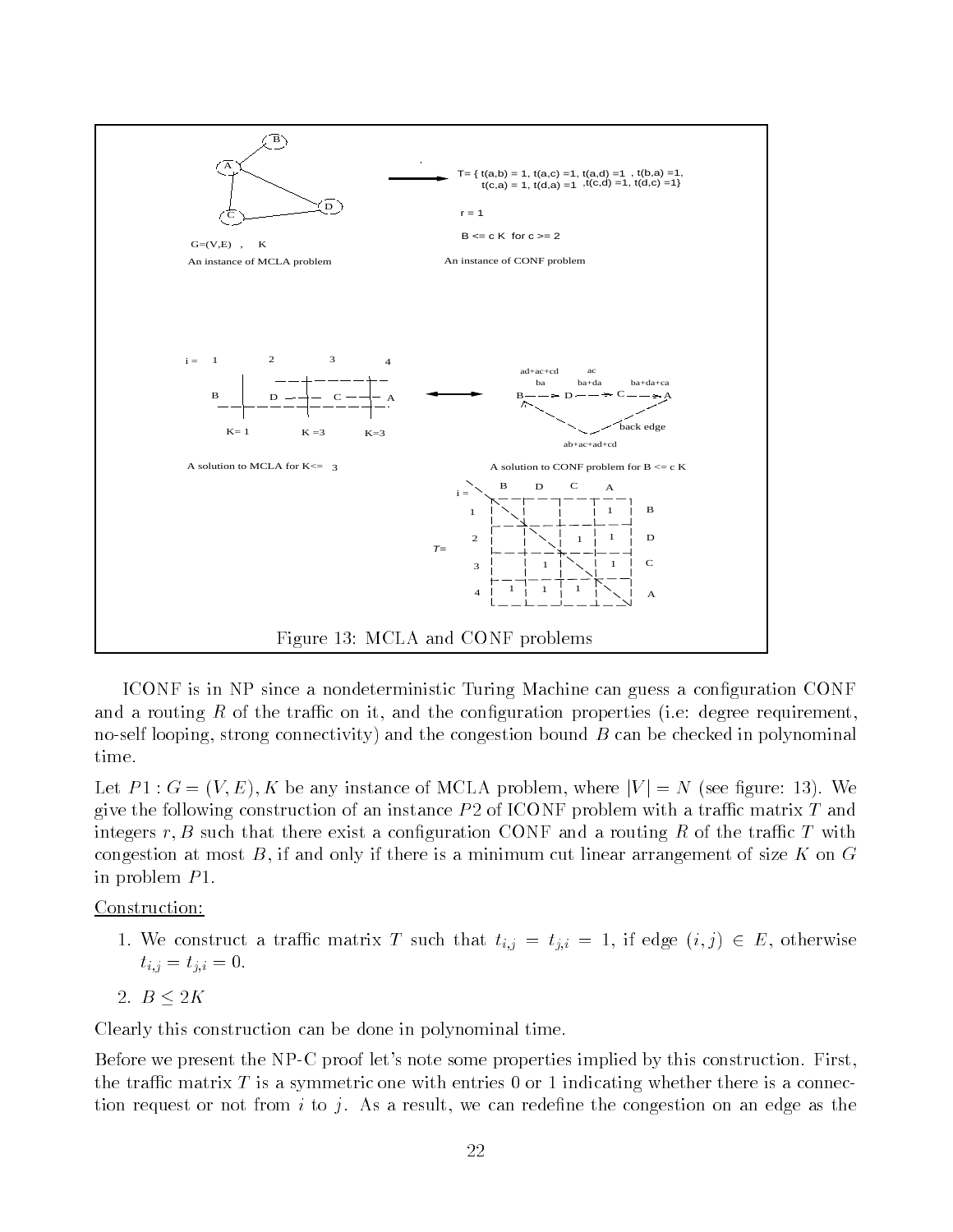total number of occurrences of this edge in all the source-sink paths to satisfy the traffic matrix.

Second, note that a graph with CONF property and degree  $r = 1$  must be a Hamiltonian Circuit. The permutation of the stations on the circuit will determine the value of the congestion since the routing is trivial Thus due to our construction choosing a con-guration CONF will also determine the routing  $\mathcal{U}$  in other words we have a unique routing once the condetermined

We restate our claim that there is a con-guration CONF and routing R of T such that an edge is visited at most B messages (each belongs to a distinct source-sink pairs), iff G has a linear arrangement of size K. Now we proceed with the proof:

### Proof

 $\Rightarrow$ : Suppose there exists an algorithm that solves the ICONF problem, we show that given an answer to  $P2 \in ICONF$ , we obtain an answer to  $P1 \in MCLA$ .

A yes answer to the P ensures the existence of a con-guration and the routing of the trac with the congestion bound Thus let  $\mathcal{L}$  be the routing of the routing of the routing of the routing of the routing of the routing of the routing of the routing of the routing of the routing of the routing of the routi traffic in T with congestion at most B. Answer to  $P1 \in MCLA$  must also be yes as explained below

Since the CONF is a directed cycle, there are exactly  $N$  linearization of this cycle by breaking it between any two nodes to obtain a single directed path A numbering of the nodes from left to right on a path gives a valid linear arrangement (therefore, given a CONF there are exactly N possible linear arrangements).

Consider a linearization of the CONF such that the nodes in this path have the same index numbers as in the traffic Matrix  $T$ . Then, the routes that can be realized on this directed path belong to the traffic from the upper triangular part of  $T$ .

Any edge in this path will be visited by the traffic from a source node to a destination, iff the index of the (i) source node in T is less than and (ii) the index of the destination node is greater than the indices of the end points of this edge

In other words, the total number of messages that can go through the edge  $(v, v')$  in the path is the sum of the entries in the traffic matrix whose row index is less than the index of  $u$  and column index greater or equal to v

Formally, let x and  $x+1$  be the indices of the end points v and v', respectively, then congestion due to the upper triangular part of T, on the edge  $(v, v')$  is

$$
\sum_{y=1}^{x} \sum_{z=x+1}^{N} t_{u_y^i, u_z^i}
$$

Without lost of generality, let edge  $(v, v')$  be the edge on this linearization of the CONF such that this sum is the maximum Since congestion is the number of messages passing through an edge and a message in P2 corresponds to an edge in P1, the maximum number of edges in any cut is bounded by this quantity (see the example in Figure 13).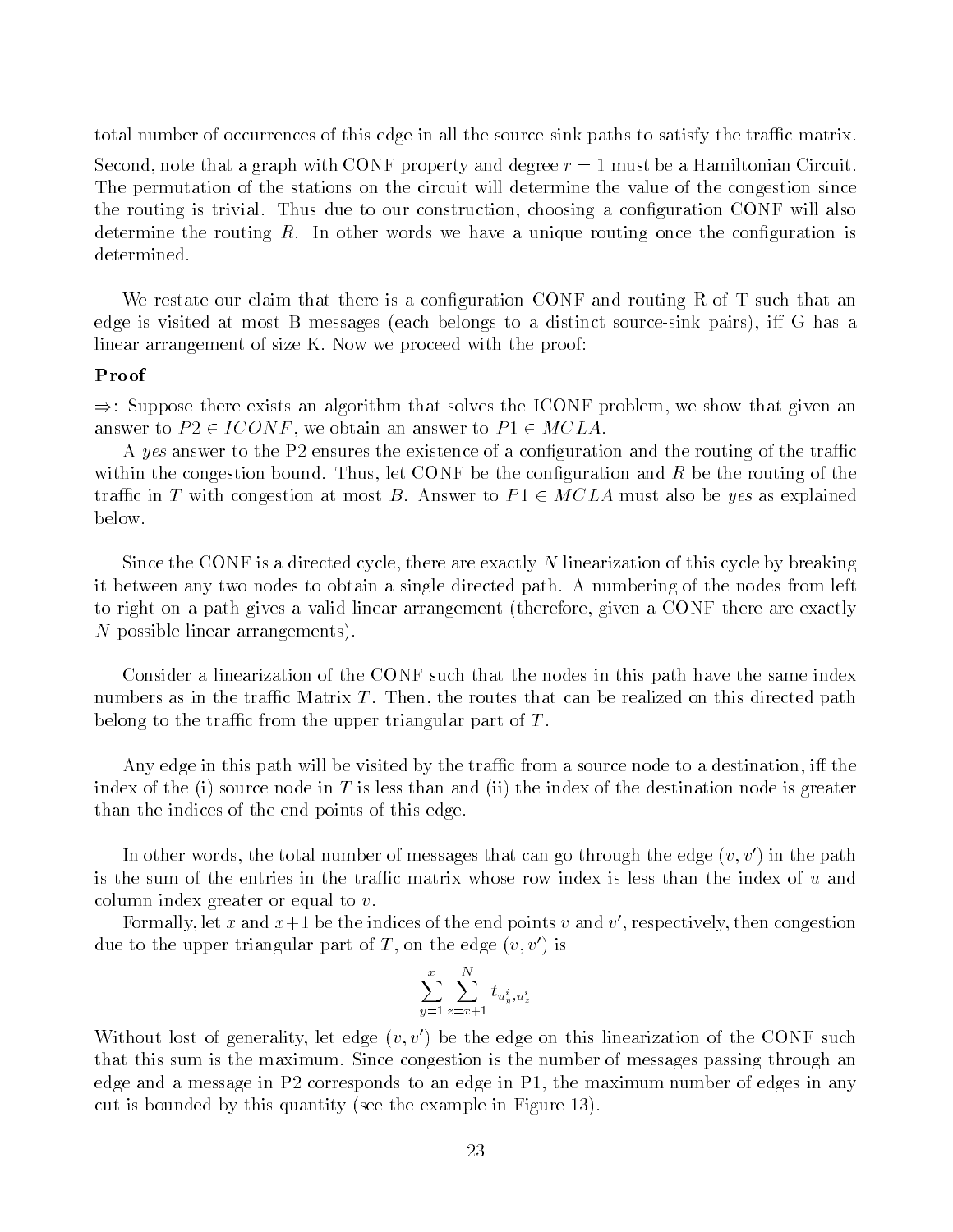Therefore, knowing B which is the value of maximum congestion on an edge due to upper and lower triangular part of the traffic matrix, we can decide whether or not this linear arrangement satisfies the cut size constraint by checking  $2K \geq B$ .

 $\Leftarrow$ : Conversely, a yes answer to the problem P1 ensures the existence of a linear arrangement of the vertices. Thus, let  $u_1, u_2, \cdots, u_N$  be a linear arrangement of the vertices of G such that the cut between any two vertices  $u_x$  and  $u_y$  has at most  $K$  edges from the edge set  $E$ .

In order to prove that  $P2 \in ICONF$  must also have a yes answer, hrst we show that a yes answer to P1 ensures the existence of a CONF. Second we argue that a yes to P1 also ensures a routing of the traffic  $T$  with the congestion  $B$ .

By assuming a directed edge from  $u_x$  to  $u_{x+1}$  for each index  $x = 1, \dots, N-1$  and then a directed edge (call this the back-edge) from hode  $u_N$  to hode  $u_1$  we obtain a unique cycle. The induced graph is a con-guration since it is strongly connected its inout degree is uniform and there are no self-loops. Thus we have a valid CONF from the linear arrangement.

 $\mathcal{L}$ arrangement from a node  $u_x$  to  $u_y$  in  $x < y$  . Note also that an edge in PT corresponds to an entry in the traffic matrix in  $P2$ . Therefore the indices of the vertices in the linear arrangement give the indices of the nodes in the traffic matrix T. In other words j'th vertex in the linear arrangement (assuming the numbering from left to right and starting from 1) is in the j'th row in the traffic matrix.

Therefore the cuts on the linear arrangement give the routes for the traffic in the upper triangular part of the matrix T with congestion at most K (see the example in Figure 13). In other words by looking at the cuts we can trace the source-sink paths. For example if edge if it is between the cuts between  $\lambda$  and the route for tractional  $\lambda$  is a set of traction of the route for the route for the route for the route for the route for the route for the route for the route for the route fo  $i \to a \to b \to c \to j$ .

Consider any index x in the linear arrangement, the congestion on the edge  $(u_x^i, u_{x+1}^i)$  to carry the traffic from upper triangular part of  $T$  is

$$
k(x, x + 1) = \sum_{y=1}^{x} \sum_{z=x+1}^{N} t_{u_y^i, u_z^i}
$$

However, to satisfy the lower triangular part of the traffic matrix the back-edge must carry all the traffic from this part. Thus the congestion on the back-edge is  $\sum_{y=1}^{N-1}\sum_{z=y+1}^{N} t_{y,z}$ . Due to the symmetry, this is equal to  $\frac{1}{2}\sum_{y=1}^{N}\sum_{z=1}^{N}t_{y,z}$ . Thus, the contribution of the traffic from the lower triangular part of the matrix on the cut between the nodes with indices x x can be written as

$$
b(x, x + 1) = \sum_{y=N}^{x+2} \sum_{z=x+1}^{y-1} t_{u_z^i, u_y^i}
$$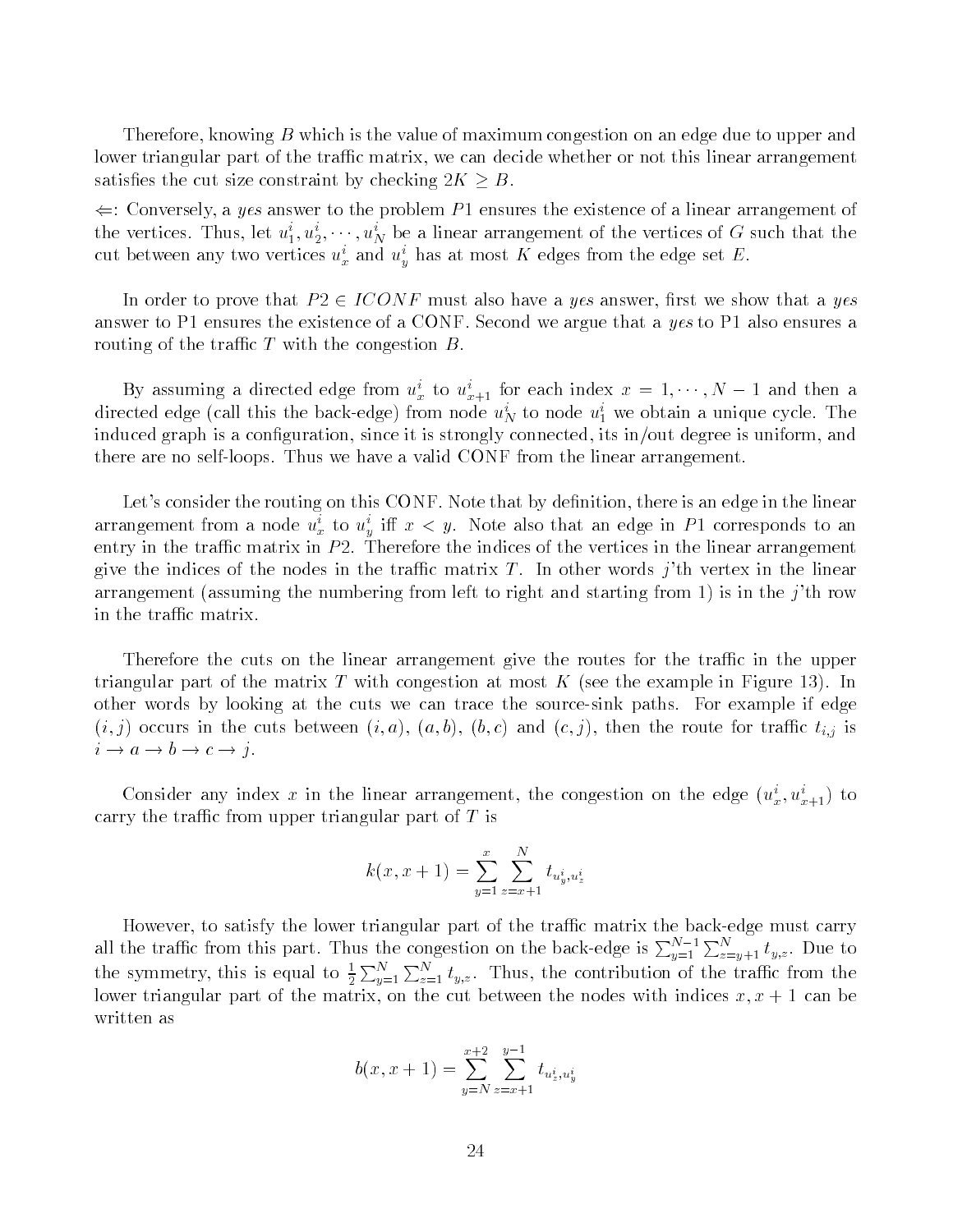$$
b(x, x + 1) = \sum_{y=x+2}^{N} \sum_{z=x+1}^{y-1} t_{u_y^i, u_z^i}
$$
 (2)

Thus total congestion on any cut between the nodes with index x and  $x + 1$  is

$$
k(x, x+1) + b(x, x+1)
$$
 (3)

Because of the symmetry, and is properly of the trace matrix  $\cdots$  , the total of  $u_y,u_z$  -from  $\cdots$ equations 1 and 2 are always a subset of the lower/upper triangular part of  $T$ . Therefore

$$
k(x, x + 1) + b(x, x + 1) \le \sum_{y=1}^{N-1} \sum_{z=y+1}^{N} t_{y,z} \le B
$$
\n(4)

Note that  $b(x, x+1)$  can be at most K, and K is bounded by  $max_x{k(x, x+1)}$  for all indices x between 1 and N-1. Thus, having the answer to P1 with  $K$ , we can decide whether or not there is a solution to P2 with B by checking  $B \leq 2K$ .  $\Box$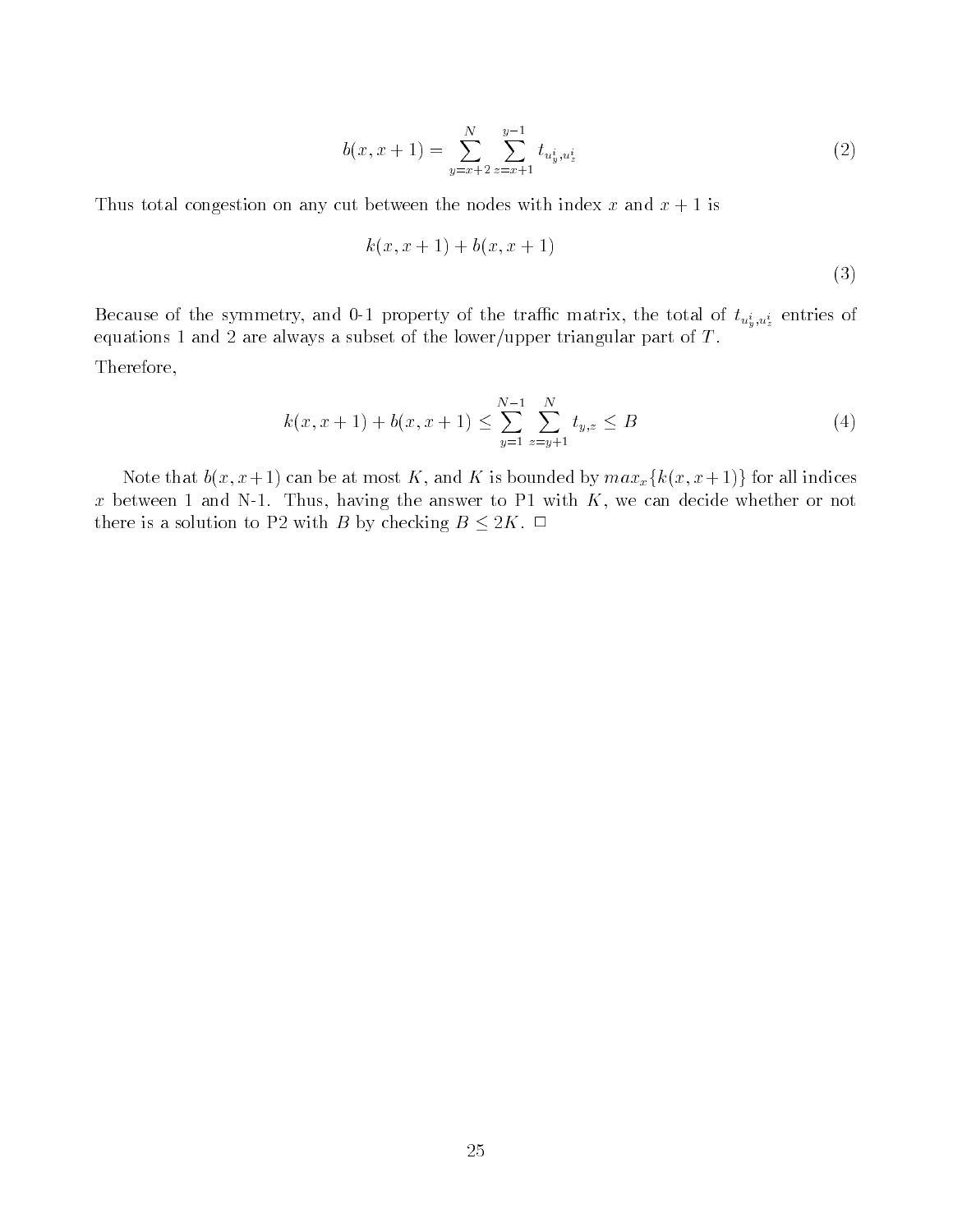# Conclusion

The problem of -nding a best embedding for minimum congestion routing is a hard prob lem thus, we introduced two heuristics for approximate solutions. We compared our heuristics against to each other and conclude that their performance is quite the same. We also computed a lower bound of the problem observed that our performance results are in average (including the random traffic matrices)  $20\%$  this lower bound. Since our lower bound is not a tight one, we suspect that the performance results are actually better. Comparison to the previous results, on the same data set, shows that our heuristics results  $\%5$  to  $\%20$  decrease on the previous congestion values. We also examined the sensitivity of our algorithms to different starting points and obtained various statistical data by initiating the heuristics from  $\mathcal{U}$ 

### Acknowledgments

I would like to thank to Daniel Bienstock for his guidance on the optimization issues to Moti Yung, Pino Italiano, J.P. Labourdette, Matthew Franklin, for their remarks and comments on the earlier versions of this paper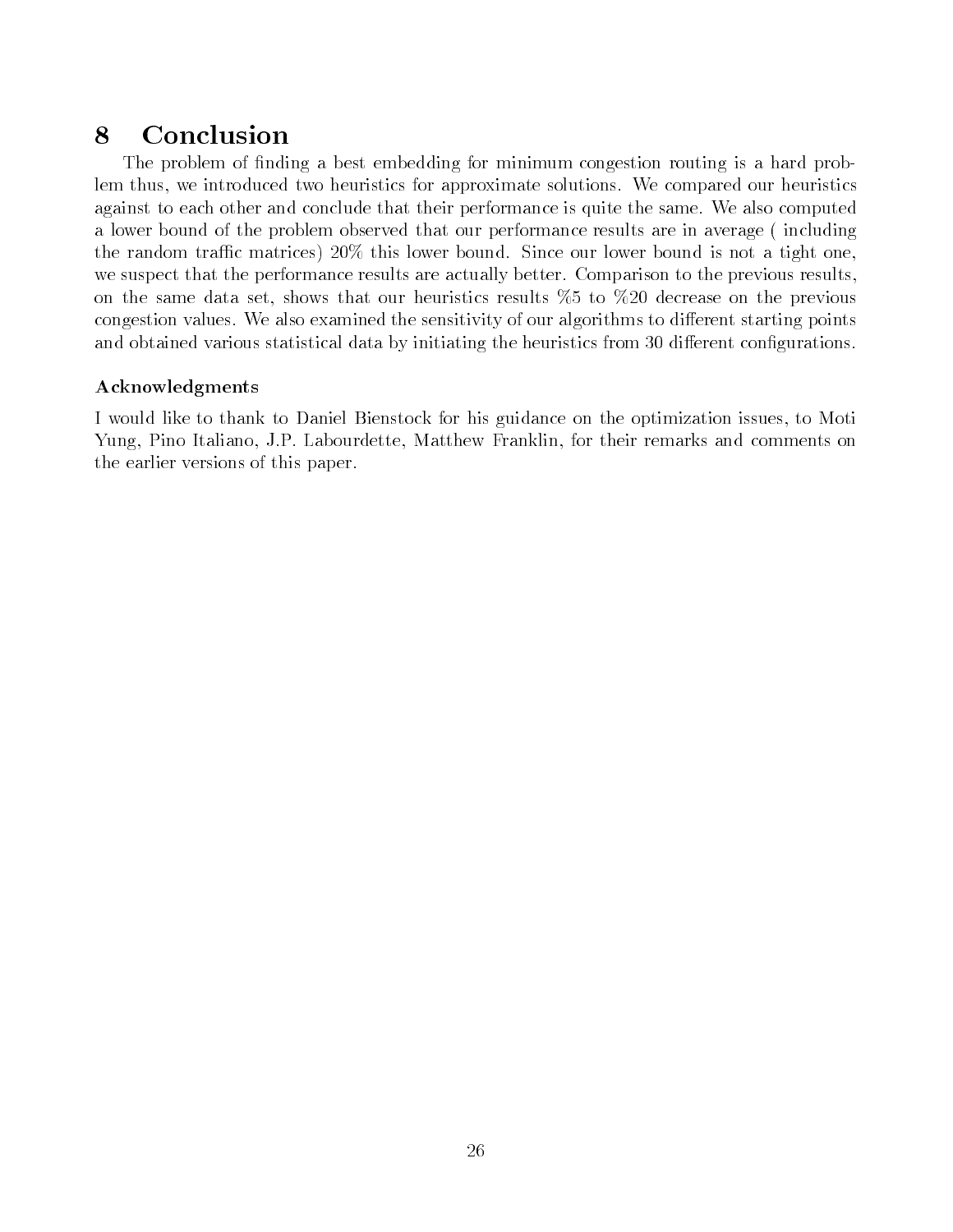# References

- [1] A.S.Acampora, "A Multichannel, Multihop Local Lightwave Network," Proc. IEEE GLOB-Commentary Comment of the Comment of the Comment of the Comment of the Comment of the Comment of the Comment of the Comment of the Comment of the Comment of the Comment of the Comment of the Comment of the Comment of the C
- [2] A.S. Acampora and M.J.Karol, "An Overview of Lightwave Packet Networks," IEEE Net*work Magazine*, Vol., 3, pp  $29-41$ , January 1989.
- [3] A.Bannister, L.Fratta, and M.Gerla, "Topological Design of the Wavelength-Division Optical Network", Proc. IEEE INFOCOM'90, June 1990.
- [4] A.Bannister, M.Gerla, "Design of the Wavelength-Division Optical Network", Proc. Intern, Conf. on Commun., April 1990.
- [5] Biswanath Mukherjee, "WDM-Based Local Lightwave Networks Part I: Multihop Systems," IEEE Network Magazine, May 1992.
- [6] Biswanath Mukherjee, "WDM-Based Local Lightwave Networks Part II: Multihop Systems," IEEE Network Magazine, July 1992.
- YBenAsher DPeleg RRamaswami ASchuster The Power of Recon-guration *Manuscript*, May 1991.
- [8] K. Bala, T.E.Stern, and K.Bala, "Algorithms for Routing within a Linear Lightwave Network," Proc. INFOCOM'91, Bal Harbour, Florida, April 1991.
- [9] C.A.Brackett, "Dense Wavelength Division Multiplexing Networks: Principles and Applications," IEEE J. Sel. A.r in Commun., Vol. 8, August 1990.
- [10] I.Chlamtac, A.Ganz, and G.Karmi, "Lightnet: Lightpath based solution fro wide bandwidth WANs," Proc. IEEE INFOCOM'90, San-Francisco, California, June 1990
- [11] I.Chlamtac, A.Ganz, and G.Karmi, "Transport Optimization in Broadband Networks," *Proc. IEEE INFOCOM'91*, Bal Harbour, Florida, April 1991.
- [12] L.Fratta, M.Gerla, and L.Kleinrock, "The Flow Deviation Method: An Approach to StoreandForward Communication Network Design Networks Vol
- [13] M.Gerla. H.Frank, J.Eckl, "A Cut Saturation Algorithm for Topological Design of Packet Switched Communication Networks Proc NTC December
- [14] M.R.Garey, D.S.Johnson, "Computers and Intractability A Guide to the Theory of NP-Completeness WH Freeman and Company New York
- [15] F. Gavril, "Some NP-Complete Problems on Graphs," *Proc. 11'th Conf. on Information* Sciences and Systems Johns Hopkins University Baltimore MD
- [16] M.G.Hluchyj, M.J.Karol, "Shuffle Net: An Application of Generalized Perfect Shuffles to Multihop Lightwave Networks," Proc. IEEE INFOCOM'88, March 1988.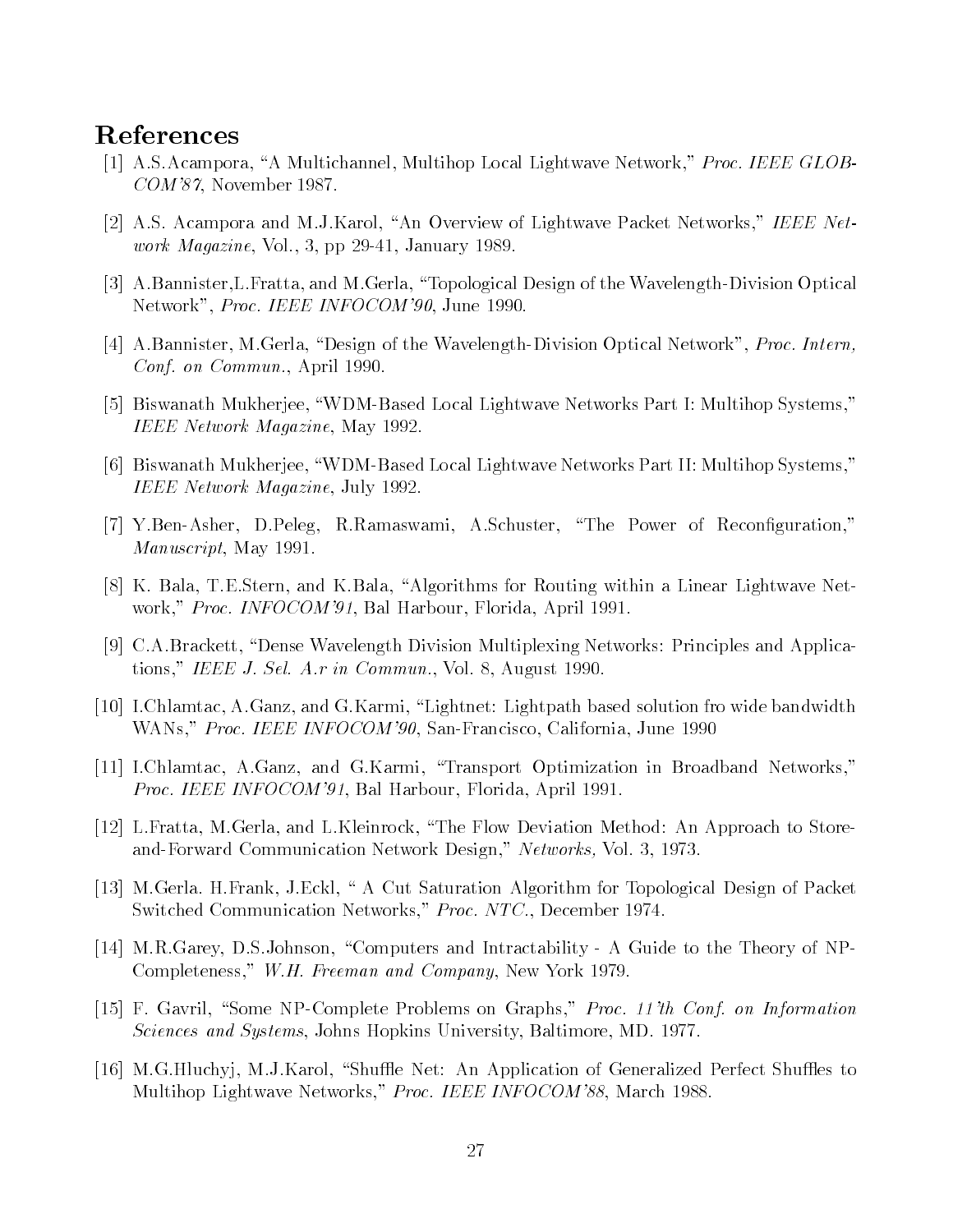- IEEE J Sel Areas in Commun Special Issue on Fiber Optics for Local Communications  $Vol., 3, November 1985.$
- [18] IEEE J. Sel. Areas in Commun., Special Issue on Dense WDM Tech. for High Capacity and *Multiple Access Communication Systems,* Vol., 8 No. 6 August 1990.
- [19] S.Kirkpatrick, C.D. Gelatt, M.P. Vecchi, "Optimization by Simulated Annealing," Science, Vol. 220, 1983.
- [20] B.W.Kerninghan, S.Lin, "An Efficient Heuristic Procedure for Partitioning Graphs," BSTJ, Vol no February
- [21] K.Sivarajan, R.Ramaswami, "Multihop Lightwave Networks Based on De Bruijn Graphs," submitted to IEEE Trans. on Commun.
- [22] K.Sivarajan, R.Ramaswami, "A Packet-Switched Multihop Lightwave Network Using Subcarrier and Wavelength Division Multiplexing," submitted to IEEE Trans. on Commun.
- [23] K.Sivarajan, R.Ramaswami, "Multihop Lightwave Networks Based on De Bruijn Graphs," Proc. IEEE INFOCOM'91,
- [24] J.P.Labourdette, A.S.Acampora, "Wavelength Agility in Multihop Lightwave Networks," Proc. IEEE INFOCOM'90, June 1990.
- [25] J.P.Labourdette, A.S.Acampora, "Logically Rearrangeable Multihop Lightwave Networks," IEEE Trans. Commun., Vol. 39, August 1991.
- [26] J.P.Labourdette, "Rearrangeability Techniques for Multihop Lightwave networks and Application to Distributed ATM Switching Systems," Ph.D. Thesis, Columbia University CTR Dept. of E.E.,  $1991$ .
- NFMaxemchuk Regular Mesh Topologies in Local and Metropolitan Area Networks  $AT\&T$  Tech. Jrn., Vol. 64, September 1989.
- [28] N.F.Maxemchuk, "Routing in the Manhattan Street Network," IEEE Trans. Commun., Vol. COM-35, May 1987.
- [29] Y.Ofek, M.Yung, "Principles fro High Speed Network Control: Lossless-nes and deadlockfreeness, self-routing and a single buffer per link,"  $9'th Ann. ACM Symp. on Princ. Distr.$ Computing 1990.
- [30] P.Raghavan, "Probabilistic Construction of Deterministic Algorithms: Approximating Packing Integer Programs Jrnl Comp and Sys Sciences Vol
- [31] P.Raghavan, C.Thomson, "Provably Good Routing in Graphs: Regular Arrays,"  $ACM$ STOC, 1985.
- [32] T.E.Stern, "Linear Lightwave Networks," Tech. Rep. No: 184-90-14, CTR, Columbia University, New York, 1990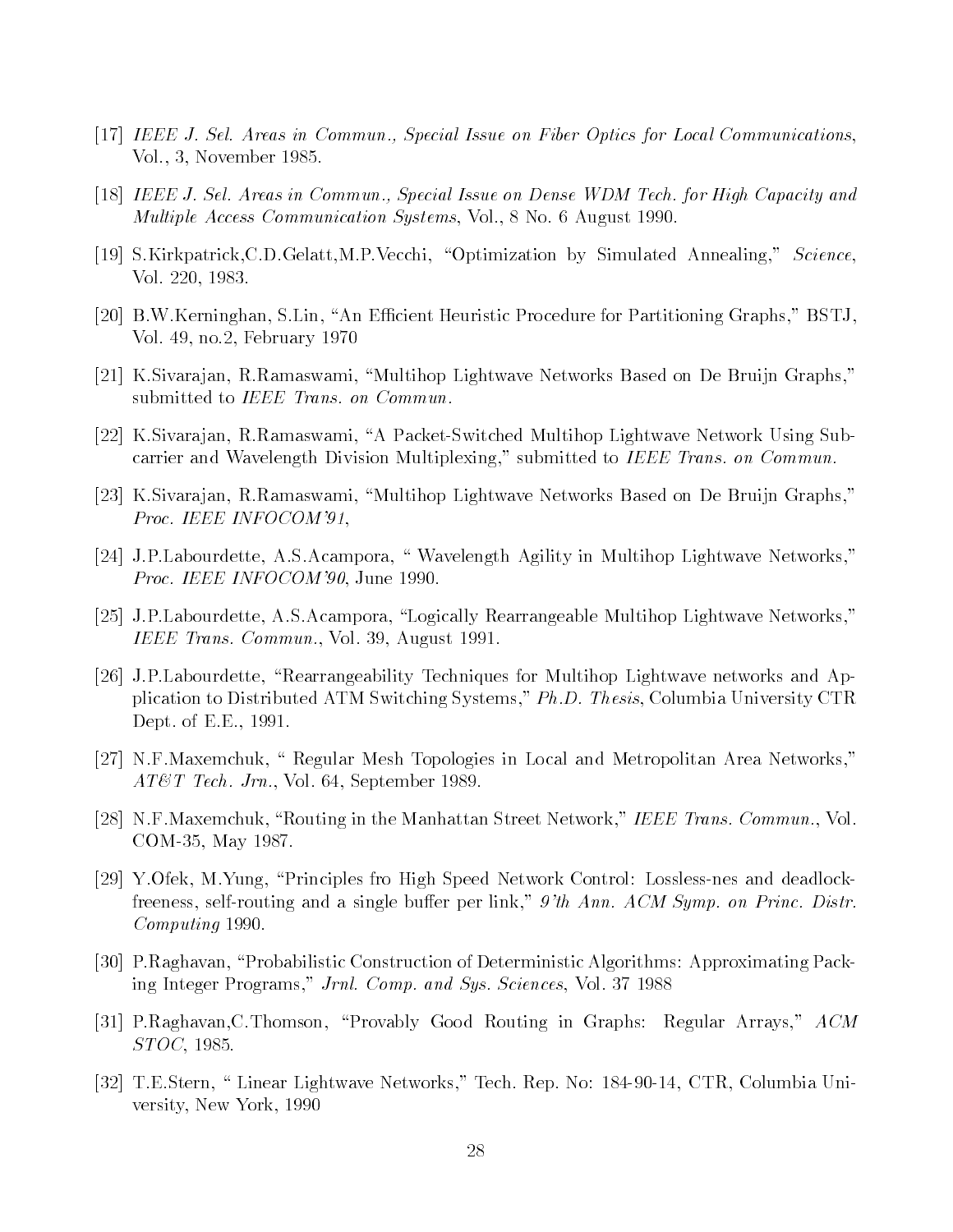[33] A.S.Tanenbaum, "Computer Networks," Prentice-Hall, Inc. Englewood Cliffs, N.J., 81